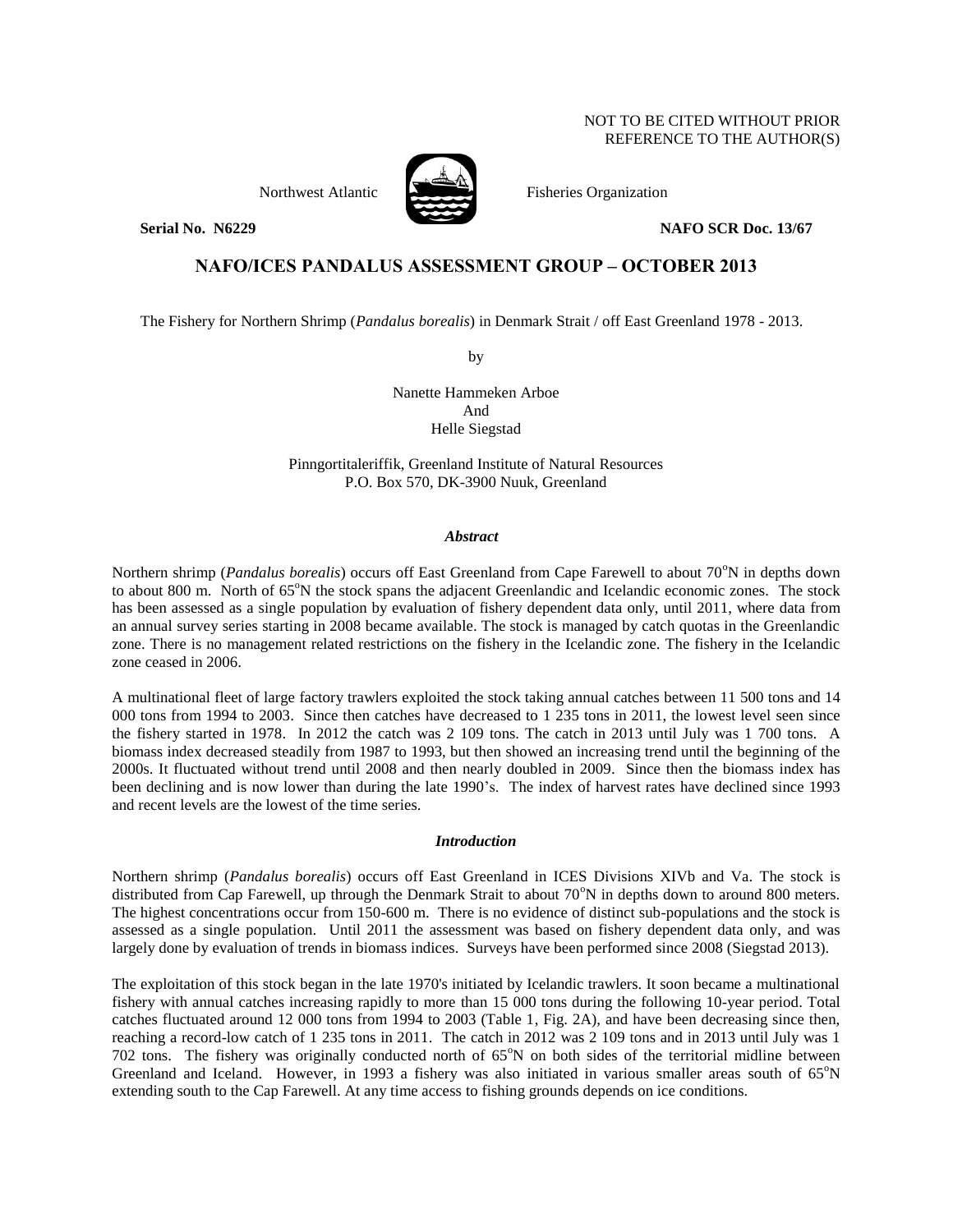Since 1994 fleets from Greenland, EU, the Faroe Islands and Norway have participated in the fishery in the Greenlandic zone. The fishery is managed by a Total Allowable Catch (TAC) in the Greenlandic EEZ. Icelandic vessels operate exclusively in the Icelandic EEZ and the fishery is unrestricted by management initiatives. Annual catches in the Greenlandic zone from 1999 to 2005 accounted for 70-99 % of the total catches. Since 2006 there has been no fishery in the Icelandic zone. Vessels taking part in the fishery on both sides of the national midline are large factory trawlers in the range of 1000-4000 GRT.

This paper presents and analyses data from the shrimp fishery off East Greenland to provide a basis for the assessment of the shrimp stock in this area; i.e. time series of catch, fishing effort, geographical distribution and CPUE based biomass indices and indices of harvest rate.

#### *Materials and methods*

# **RAW DATA**

Logbooks from Greenland, Iceland, Faroe Islands and EU since 1980 and from Norway since 2000 supplied data on catch and effort (hours fished) on a by haul basis. From 1998 approximately 40% of all hauls were performed with double trawl and since 2004 more than 60% of all hauls were performed with double trawl. The 2013 assessment included both single and double trawl in the standardized catch rates calculations. The catches in the Greenland EEZ were corrected for "overpacking" according to Hvingel 2003.

Catches and corresponding effort were compiled by year and by areas north and south of  $65^\circ$ N. CPUE was calculated and applied to the total catch of the year to estimate the total annual effort. The geographical distribution of the fishery is shown by plotting the unstandardised CPUE by statistical units of 7.5' latitude and 15' longitude (Fig. 4).

# **CATCH RATE INDICES**

Three standardised CPUE indices were constructed: one for each of the areas north and south of 65°N and a combined index series representing the total area. The indices were based on logbook data from Greenlandic, Faeroese, EU and Norwegian vessels, operating exclusively in the Greenlandic zone and from the Icelandic fleet fishing exclusively in the Icelandic zone (north of  $65^{\circ}$ N). Until 2005 Norwegian fishery data was considered to have too sparse information on the different areas fished and data was therefore not included in the standardized catch rates calculations. In 2006 Norwegian fishery data was included in the catch rates calculations after a positive evaluation of new logbook data from the Greenland Fishery and Licence Control (GFLK), where Norwegian fishery data has been recorded in standard format since 2000.

For the indices of the northern areas and the total areas this involved a two-step process. In the first step multiplicative General Linear Modelling (GLM) techniques were used to standardise the CPUE data from the Greenlandic and Icelandic zones separately. There is no area overlap between the vessels fishing in the two zones. Therefore annual CPUE indices cannot be derived from a single GLM-run as such a model will not be able to estimate the relative fishing power of the vessels. The "first step" was performed following the method described in Hvingel *et al.* (2000). The multiplicative models included the following variables: (1) individual vessel fishing power, (2) seasonal availability of shrimp, (3) spatial availability of shrimp, (4) annual mean CPUE and (5) single and double trawl. Input data were mean CPUE by vessel, area, month and year. The calculations were done using the SAS statistical software (Anon., 1988). The main effects model was represented in logarithmic form:

$$
\ln(CPUE_{miki}) = \ln(u) + \ln(A_m) + \ln(S_i) + \ln(V_k) + \ln(Y_i) + e_{miki}
$$

Where *CPUE*<sub>ijki</sub> is the mean CPUE for vessel k, fishing in area m in month j during year i (k = 1,...,n; m = 1,...,a; j = 1,…,s; i = 1,…,y); ln(*u*) is overall mean ln(*CPUE*);  $A_m$  is effect of the m<sup>th</sup> area;  $S_j$  is the effect of the j<sup>th</sup> month;  $V_k$  is the effect of the  $k<sup>th</sup>$  vessel;  $Y_i$  is the effect of the i<sup>th</sup> year;  $e_{mjki}$  is the error term assumed to be normally distributed  $N(0,\sigma^2/n)$ , where n is the number of observations in the cell. The standardised CPUE indices are the antilog of the year coefficient.

For the model pertaining to the Greenlandic zone 82 of 118 vessels met the criteria for inclusion in the analysis (at least three years of fishing in the area). The month effect was reduced to 9 levels by grouping months with similar indices of relative shrimp availability. The area effect had two levels - one for each of the fishing areas north and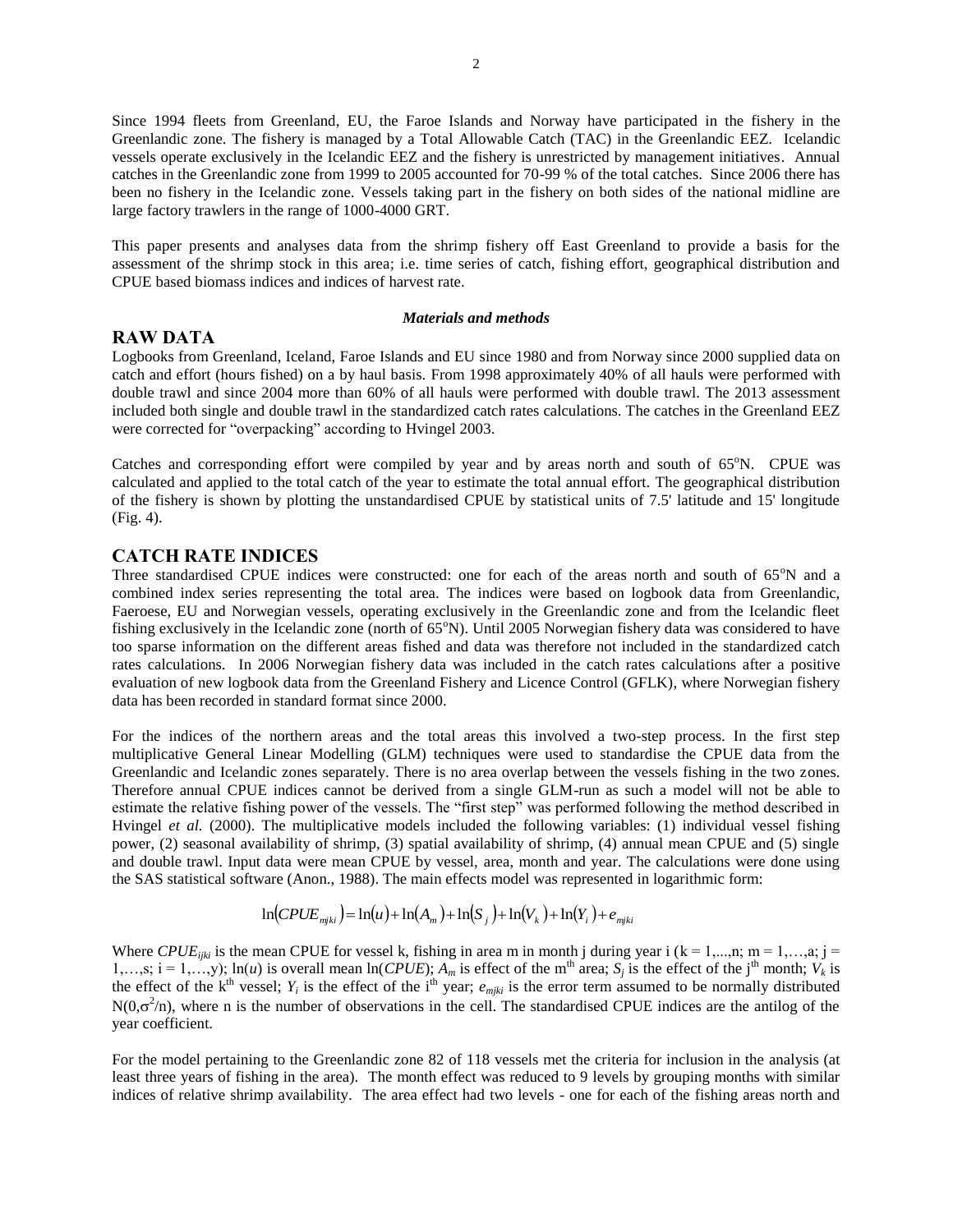south of 65°N. The year\*area cross-effect was calculated to give separate indices for the northern and southern areas.

In the Icelandic zone 126 different Icelandic vessels had been registered in the area from 1987 to 2005. Almost no fishery has been conducted in 2005 (21 tons) and there has been no fishery since 2006. The 61 vessels qualifying for the index were collapsed into 18 groups consisting of 1-8 vessels of equal fishing power. The month effect was reduced to 6 levels. No area effect was included. A two level trawl effect was introduced to account for the effect of twin trawling.

Results and diagnostically output from the GLM run show that data from the Icelandic zone in 2005 was unsuitable to further analyses and therefore not included. This analysis has not been repeated since 2006 (Siegstad and Hvingel 2006).

#### *The index of the area south of 65<sup>o</sup>N*

From this first step of calculations the biomass index for the areas south of  $65^\circ$ N came directly as the 'year-area south' cross effect of the Greenlandic zone model (see appendix 1).

#### *The combined index of the area north of 65<sup>o</sup>N*

In the second calculation step the biomass index for the areas north of  $65^{\circ}N$  was derived by combining the year coefficients of the Icelandic zone model and the year effects for the northern areas in the Greenlandic zone model (i.e. the 'year-area north' cross effect, see appendix 1). A Monte Carlo Markov Chain (MCMC) sampling process was used to construct distributions of likelihoods of possible values of the combined index. This was done within the programming framework WinBUGS v.1.4, [\(www.mrc-bsu.cam.ac.uk/bugs\)](http://www.mrc-bsu.cam.ac.uk/bugs). The individual CPUE series for the *p*<sup>th</sup> fleet,  $\mu_{pi}$ , was assumed to reflect an overall biomass series,  $Y_i$ , and a constant fleet coefficient,  $v_p$ , so that:

$$
\mu_{pi} = v_p Y_i \exp(e_{pi})
$$

The error,  $e_{pi}$ , were considered to be distributed with mean zero and variance  $\sigma_{pi}^2$ . The error term was assumed that  $e_{pi}$ , have variances inversely proportional to the area of fishing ground,  $a_p$ , covered by fleet *p*. The factor,  $a_p$ , was taken to be the area of sea bottom between 150-600 m. Hence,  $\sigma_{pi}^2$  was calculated by:

$$
\sigma_{pi}^2 = \frac{cv_{pi}^2}{a_p}
$$

Where  $cv_{pi}$  is the annual fleet specific coefficient of variation as calculated in the GLM-run. The area weighting factors,  $a_p$ , for the Greenlandic area north of  $65^\circ$  and the Icelandic zone were estimated to be 0.9 and 0.1 respectively.

#### *The combined index of the total area*

In a similar second calculation step a single combined index of the development of the population biomass in the whole area was derived by aggregating the overall year coefficients from the Greenlandic zone model (appendix 2) and the year coefficients from the Icelandic zone model (Siegstad and Hvingel 2006). This was also done by the method described above using an area-weighting factor of 0.875 for the Greenlandic zone data and thus 0.125 for the Icelandic zone data.

### **HARVEST RATE INDICES**

Indices of harvest rate were calculated by dividing total annual catch of the area by the respective standardised CPUE indices.

#### *Results and Discussion*

#### Geographical distribution of the fishery

The fishery was originally conducted north of  $65^{\circ}$ N in the Dohrnbank-Stredebank area on both sides of the territorial midline between Greenland and Iceland and on the slopes of Storfjord Deep. In 1993 a fishery was also initiated south of 65°N in various smaller areas extending south to the Cap Farewell. Since 2008 most of the fishery (more than 90 %) has been conducted north of  $65^{\circ}$ N (Table 2, Fig. 1).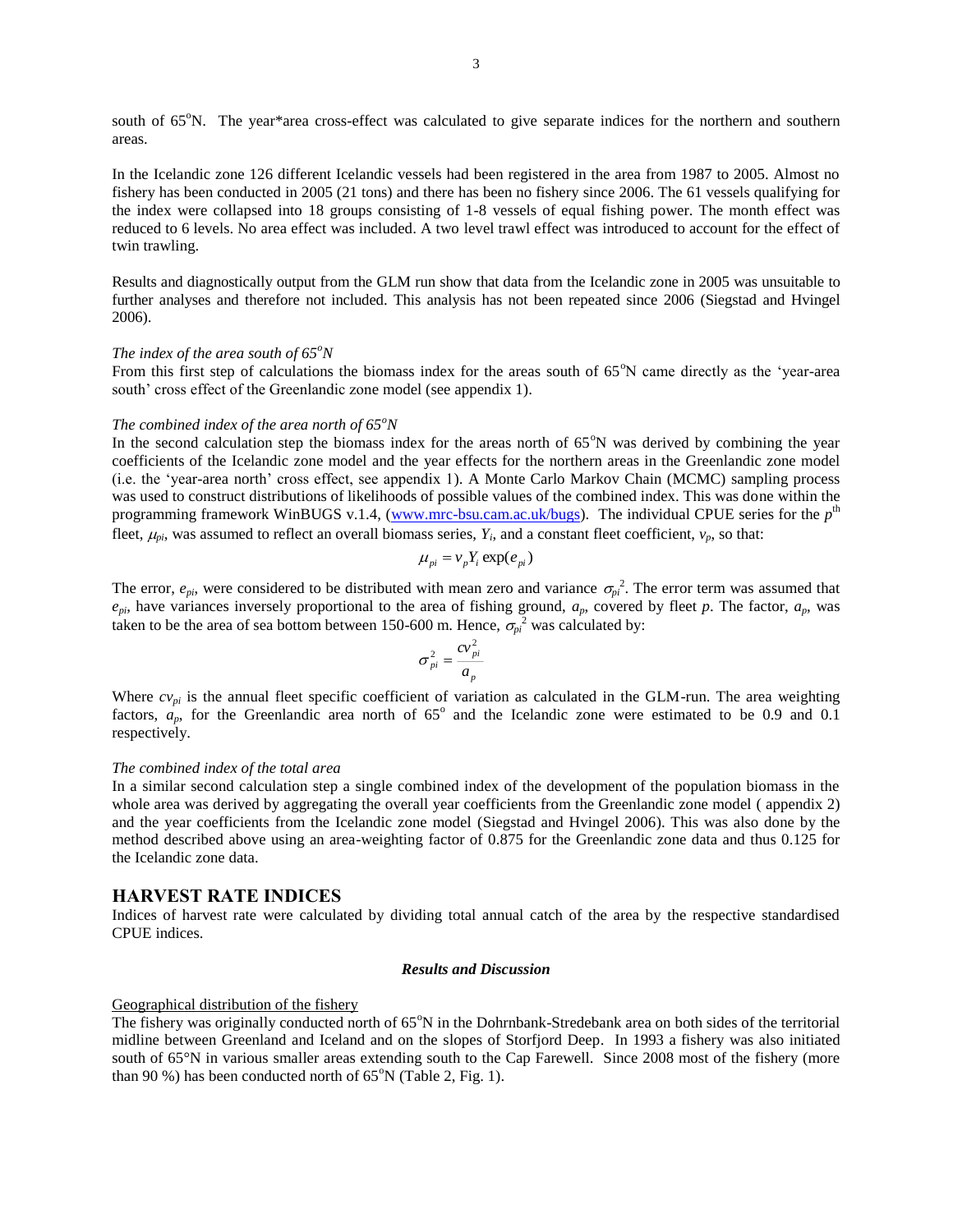### Catch

As the fishery developed, catches increased rapidly to more than 15 000 tons in 1987-88, but declined thereafter to about 9 000 tons in 1992-93 (Fig. 1A, Table 1 and 2). Following the area expansion of the fishery south of  $65^{\circ}$ N in 1993 catches increased again reaching 11 900 tons in 1994. From 1994 to 2003 catches fluctuated between 11 500 and 14 000 tons (Fig. 1A). In 2004 the catches started decreasing, from 10 000 tons in 2004 to a low of 1 235 tons in 2011. In 2012 the catch taken was 2 109 tons. The catch until July 2013 was 1 702 tons.

In the northern area the amount caught declined by about 85% from 1988 to 2001, i.e. from 15 000 tons to 2 200 tons (Fig. 1A, Table 2). Catches more than doubled in the period 2002-2004 (Table 2, Fig. 1A), but have been decreasing since reaching a low of 1 150 tons in 2011. The catch in 2012 was 1 890 tons.

Catches in the southern area increased from 1 900 tons in 1993 (the first year of fishery in this area) to about 11 700 tons in 2001 (Fig. 1A). Since then catches in the southern area has declined, reaching a low of 89 tons in 2011. In 2012 the catch was 215 tons.

From 1996 to 2005 catches in the area south of 65°N accounted for between 50% and 85% of the total catch (Fig. 1A). Since then catches in the area south of 65°N has been decreasing. The proportion of the catch taken in the southern area has been about 10% since 2008. No fishing has been conducted in the southern area in 2013 until July.

# Fishing effort

The high increase in catches during the first ten-year period was mainly driven by increased fishing effort (Fig. 1B, Table 2). Between 1981 and 1989, total effort increased from about 20 000 hours to a peak of nearly 120 000 hours and has declined since (Table 2, Fig. 1B). In 2011 total effort was the lowest ever seen, being 3 327 hours. In 2012 the effort was 6 513 hours.

The historic development of fishing effort spent in the northern area follows the one described for the total area closely – except for 2001, when a lot of effort shifted to the south.

In the southern areas, effort increased from about 10 000 hours in 1993 to 25 000 hours in 1997. In 1999 it reached a low of 7 500 hr's but increased again to 20 000 hr's in 2001. Since then effort in the southern area has been declining (Fig. 1B, Table 2) and only 25 hours was spent fishing in the southern area in 2011. Since 2010 less than 3% of total effort has been spent in the southern area.

# Catch rate

Catch rates (total area) decreased from 278 kg/hr to 109 kg/hr in the period 1980-1989, but has shown an increasing trend since then reaching 502 kg/hr in 2003 (Fig. 1C, Table 2). From 2004 to 2008 the catch rate was between 365 and 420 kg/hr. In 2009 the catch rate was 640 kg/hr, the highest value ever obtained, but has since then been between 371 and 213 kg/hr.

In the southern area CPUE increased from 204 kg/hr in 1993 to 925 kg/hour in 1999. Until 2008 the mean CPUE in this area fluctuated between 450 and 700 kg/hr with a mean of 600 kg/hr. Since then catch rates has increased reaching a high of 3 576 kg/hr in 2011. –However only 7 hauls were conducted in the southern area in 2011. The catch rate in 2012 fell to 1267 kg/hr, but is based on only 60 hauls. The catch rate in 2010 was 1571kg/hr, but is also based on a low number of hauls (72).

Catch rates in the northern area follow the same trend as the overall figures until 1993 as the fishery in the southern areas had not yet been initiated. From 1995-2002 CPUE's have fluctuated around 225 kg/hr except for an extreme low of 129 kg/hr in 1996. From 2003 to 2007 annual mean CPUE fluctuated around 350 kg/hr. In 2009 the catch rate reached a value of 607kg/hr, the highest value ever obtained. Since then the catch rate has been between 347 and 213 kg/hr.

The catch rate for the total area has reflected the catch rate for the northern area during the last 6 years. This is because 90% of the total catch has been taken in the northern area and the effort spent in the southern areas has been 9% from 2008-2009 and less than 3% during the last 4 years.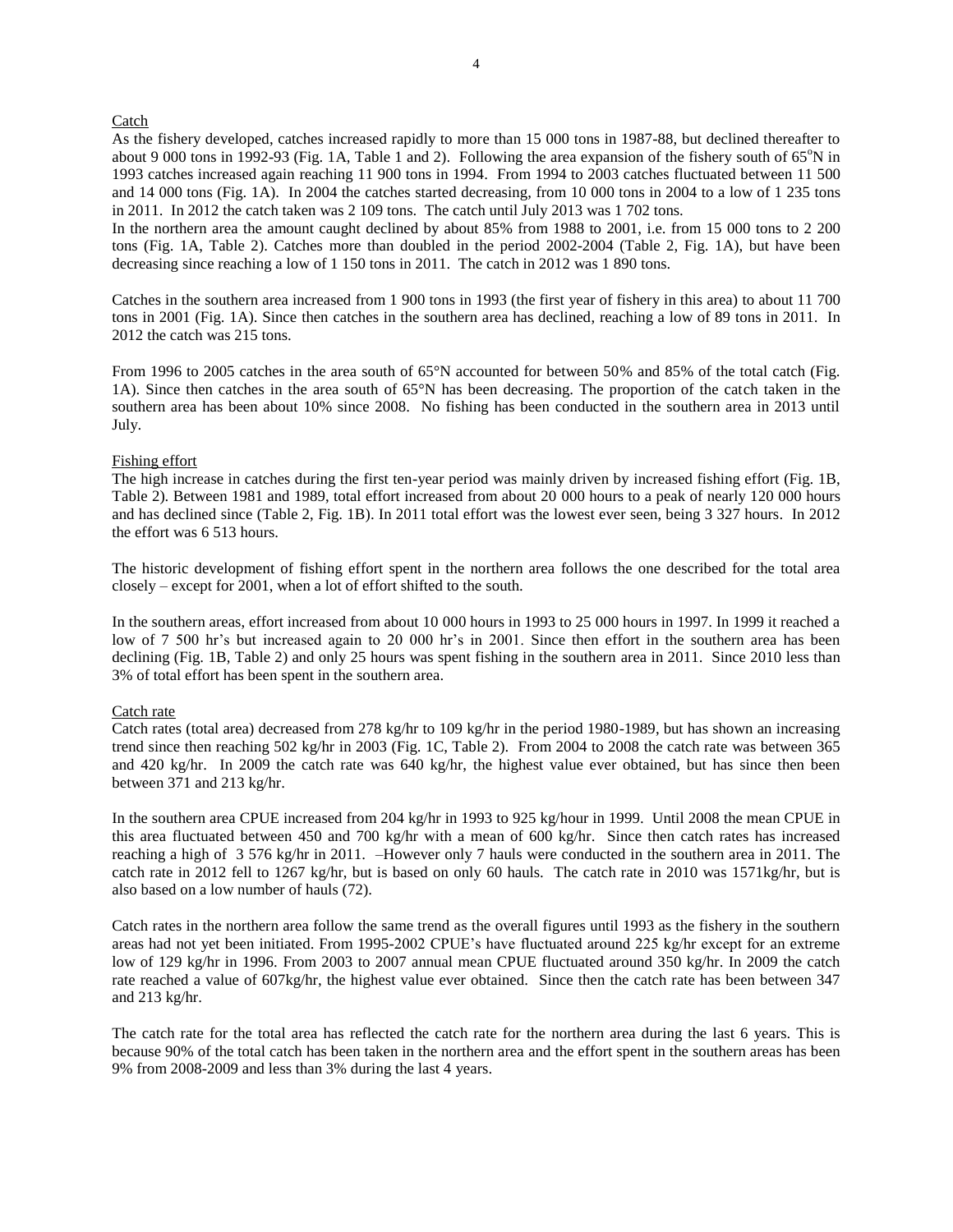Standardised catch rate indices

The CPUEs for the southern area in 2011 to 2013 were omitted from the GLMs because of the low number of hauls conducted in this area during the last 3 years.

Results of the two multiple regression analysis to standardise catch rates showed that all main effects were highly significant  $(p<0.01)$ . The r-squared of the models for Greenland and Iceland were 68% and 78%, respectively. The model-diagnostical outputs (see appendix) indicate that the model and error structures were correct. All first-order interactions between the effects of YEAR, MONTH and VESSEL were also highly significant, suggesting that the effect of YEAR on CPUE differ from month to month and from vessel to vessel. The contributions of these interactions to the variability within the data set however were small compared to that of the main effects. Thus, the basic model without interactions was considered a good description of the data.

The combined CPUE index for the total area (Fig. 2, Table 3) indicated that the stock more than halved during the period 1987-1993. Since then it has been rebuilding reaching the level of 1987 in the mid 1990's. The mean index values then increased until the end of the 1990s, and stabilized at a level one third above that of 1987. Since then the biomass index has been fluctuating without a trend until 2009 where the index more than doubled compared to 1987. Since then the combined index has been declining and is now lower than during the late 1990's.

The CPUE index series of the northern areas (Fig. 2, Table 3) declined from 1987 to 1993. Thereafter an increasing trend was observed and by the turn of the century the index values had reached the level seen at the offset of the time series. From 2004 to 2007 the mean index values stabilised at a level one third above that of 1987. In 2008 the index started increasing reaching a record high level in 2009. Since then the index has been going down and is now lower than the late nineties.

The CPUE index series of the southern area (Fig. 3, Table 3) increased until 1999 and has since then fluctuated without a trend. No index for the southern area was calculated in 2011 to 2013.

The standardisation method used accounts for the increase in efficiency from renewal of the fleet but does not account for the technological improvements, which results from the upgrading of older vessels. The standardised effort may therefore be underestimated in which case the standardised CPUE time series interpreted as a biomass index is expected to give a slightly optimistic view of the stock development (for further discussion of the CPUE index as a stock indicator see Hvingel *et al.*, 2000).

# **INDICES OF HARVEST RATE**

The standardised effort i.e. the index of harvest rate, have shown a decreasing trend since the mid 1990s for the total area (Table 3, Fig. 3) reaching its lowest levels from 2008 to 2013. The separate indices for the Northern and Southern areas are also shown in Fig. 3 and they follow the trend seen for the total area. No standardised effort for the southern area was calculated for 2011 to 2013.

#### *Conclusions*

Total catches fluctuated around 12000 tons from 1994 to 2003 (Table 1, Fig. 1A). Catches has since decreased. In 2011 the total catch was 1 235 tons, the lowest level ever caught. Total catch in 2012 was 2 109 tons. The catch in 2013 until July was 1702 tons.

The combined CPUE index for the total area (Fig. 2, Table 3) indicated that the stock more than halved during the period 1987-1993. Since then it has been rebuilding reaching the level of 1987 in the mid 1990's. The mean index values then increased until the end of the 1990s, and stabilized at a level one third above that of 1987. Since then the biomass index has been fluctuating without a trend until 2009 where the index more than doubled compared to 1987. Since then the combined index has been declining and is now lower than during the late 1990's.

Since the mid 1990s exploitation rate index (standardized effort) has decreased, reaching the lowest levels seen in the time series.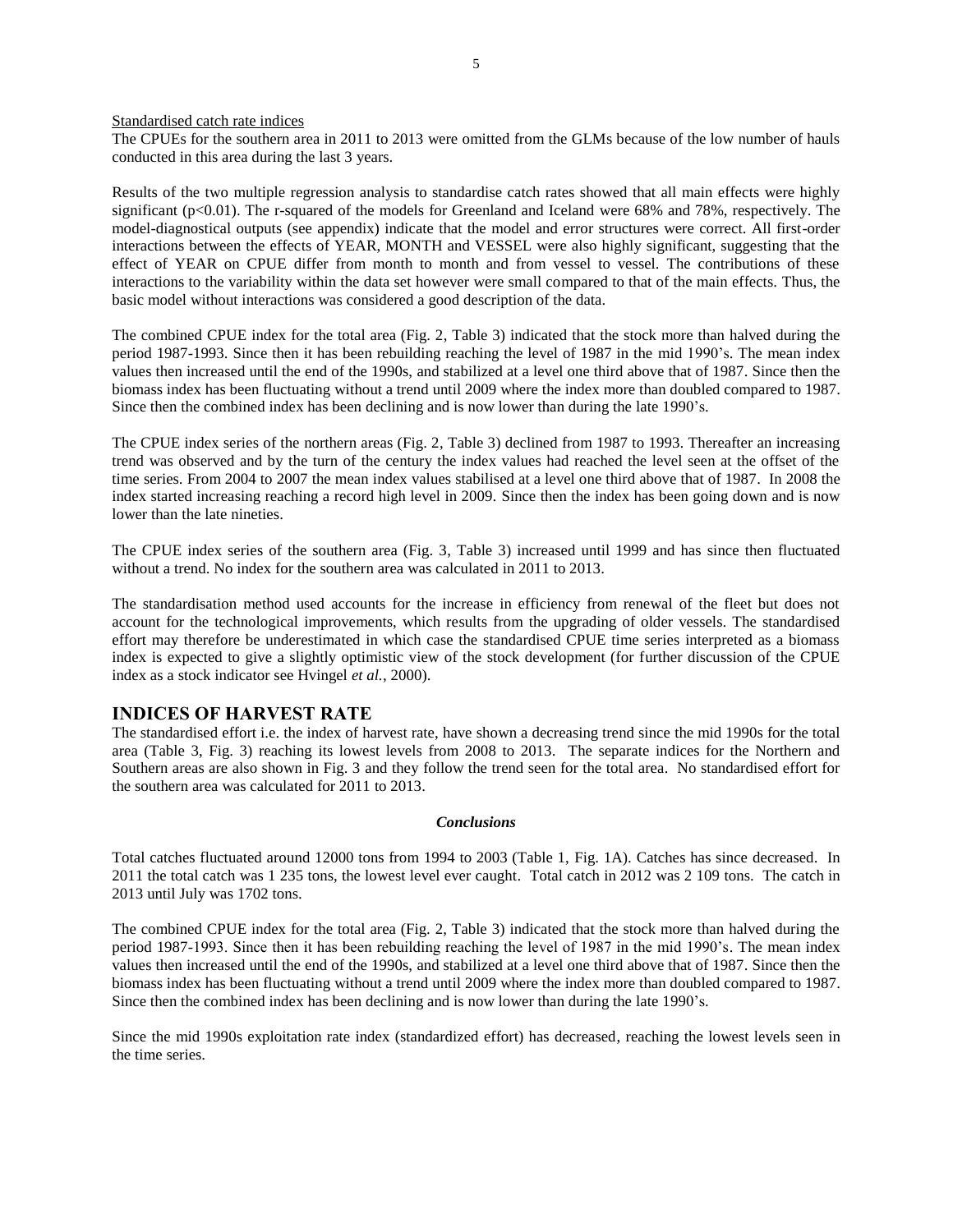State of the stock: Standardized CPUE data for all the areas combined indicates an increasing trend in the fishable biomass from 1993 to beginning of the 2000s and has fluctuated without trend until 2009. Since 2010 the standardised CPUE index has been going down and is now below the level seen in the period from 1994 to 2009.

# *References*

ANON., 1988. SAS/STAT User's Guide, Release 6.03 Edition. Cary, NC: SAS Institute Inc., 1988. 1028 pp.

- HVINGEL, C., H. LASSEN and D.G. PARSONS (2000). A biomass index for northern shrimp (*Pandalus borealis*) in Davis Strait based on multiplicative modelling of commercial catch-per-unit-effort data (1976 - 1997). *J. Northw. Atl. Fish. Sci. vol.26:25–36.*
- HVINGEL, C. 2003. Correction of reported past catches of Northern Shrimp within the Greenland EEZ to conform to a revision of reporting practices. NAFO SCR Doc., No. 03/74 Ser. No. N4913. 3 pp.
- SIEGSTAD, HELLE 2013. Results of the Greenland Bottom Trawl Survey for Northern shrimp (P*andalus borealis*) off East Greenland (ICES Subarea XIV b)), 2008-2013. *NAFO SCR Doc*., No.13/062 Serial No. N6224
- SIEGSTAD, HELLE and HVINGEL, C. An Assessment of the Shrimp Stock in Denmark Strait/off East Greenland - 2006. *NAFO SCR Doc*., No.06/078 Serial No. N5328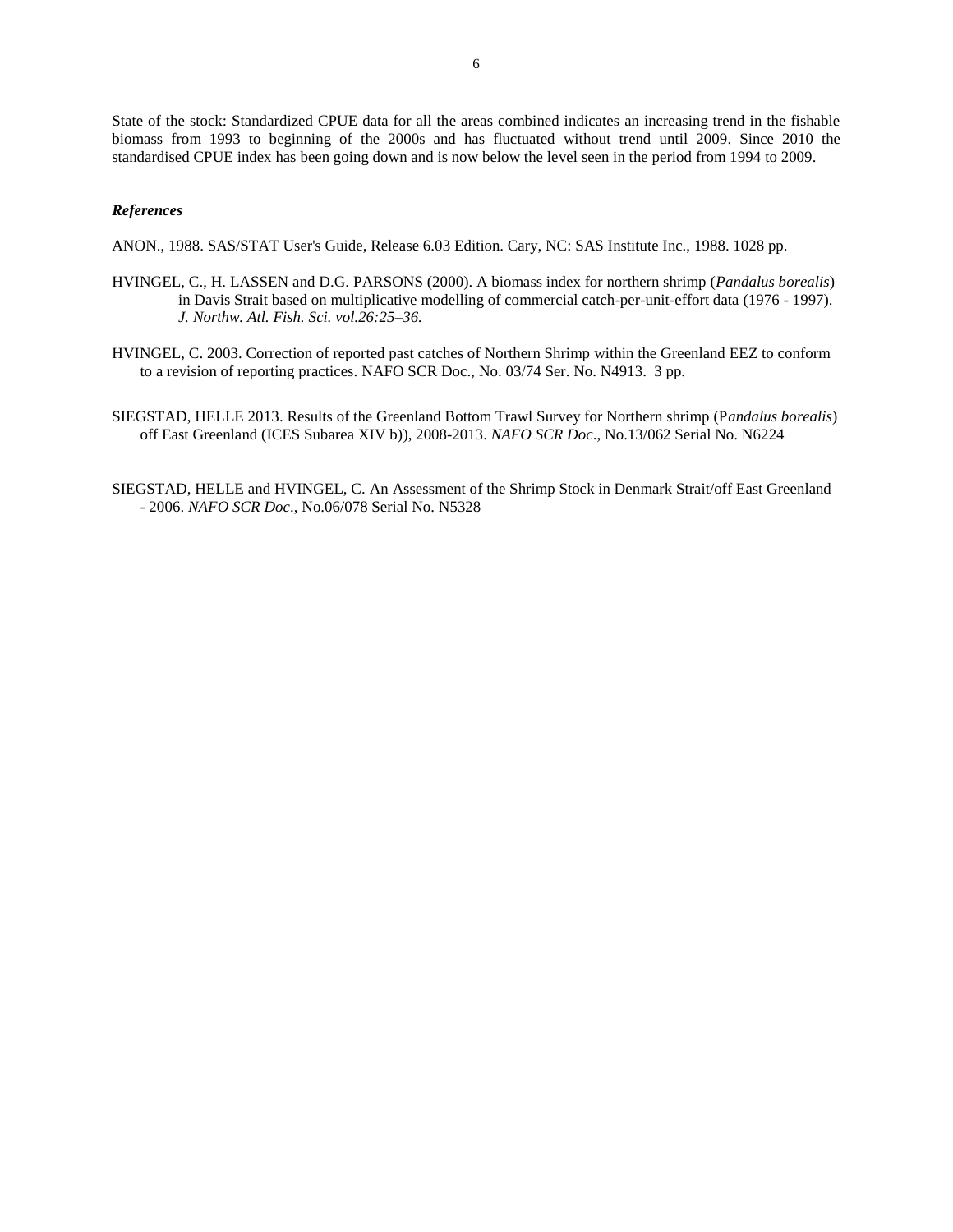Table 1. Catch (tons) of shrimp by the fishery in Denmark Strait/off East Greenland from 1978 to July 2013. Values for the fishery in the Greenland EEZ by EU, Faeroe Islands, France, Greenland and Norway are corrected according to Hvingel 2003.

|                            | 1978                     | 1979           | 1980  | 1981 | 1982         | 1983 | 1984 | 1985                 | 1986  | 1987  | 1988  | 1989      | 1990   | 1991   | 1992           | 1993           | 1994           | z<br>1995      | 1996     |
|----------------------------|--------------------------|----------------|-------|------|--------------|------|------|----------------------|-------|-------|-------|-----------|--------|--------|----------------|----------------|----------------|----------------|----------|
| North of 65°N              |                          |                |       |      |              |      |      |                      |       |       |       |           |        |        |                |                |                |                |          |
| EU (DK,EST,LTU)            | $\overline{\phantom{a}}$ | $\Omega$       | 878   | 727  | 926          | 255  | 554  | 442                  | 626   | 703   | 554   | 454       | 476    | 450    | 199            | 138            | 250            | 302            | 26       |
| Faroe Islands              |                          |                | 5296  | 892  | 922          | 554  | 836  | 843                  | 910   | 754   | 847   | 738       | 1029   | 1265   | 1355           | 689            | 462            | 931            | 995      |
| France                     |                          | $\Omega$       | 63    | 442  | 518          | 364  | 626  | 803                  | 976   | 1305  | 616   | 472       | 62     | 148    | $\mathbf{0}$   | $\overline{0}$ | $\overline{0}$ | $\overline{0}$ | $\theta$ |
| Greenland                  | $\overline{\phantom{a}}$ | $\mathbf{0}$   | 250   | 1256 | 1395         | 1835 | 2815 | 3248                 | 7232  | 8396  | 9304  | 7408      | 7580   | 5283   | 2496           | 1771           | 1326           | 2390           | 359      |
| Iceland                    | 363                      | 485            | 759   | 125  | $\bf{0}$     | 43   | 742  | 1794                 | 1150  | 1330  | 1431  | 1326      | 281    | 465    | 1750           | 2553           | 1514           | 1151           | 566      |
| Norway                     | $\sim$                   | 1001           | 3079  | 2522 | 2372         | 2161 | 2662 | 2566                 | 2535  | 2586  | 2561  | 2601      | 3052   | 3146   | 3102           | 1831           | 2180           | 2402           | 1544     |
| Total                      | 363                      | 1486           | 10325 | 5964 | 6133         | 5212 | 8235 | 9696                 | 13428 | 15073 | 15313 | 12999     | 12480  | 10757  | 8901           | 6982           | 5731           | 7176           | 3490     |
| South of 65°N              |                          |                |       |      |              |      |      |                      |       |       |       |           |        |        |                |                |                |                |          |
| Denmark (EU)               |                          |                |       |      |              |      |      |                      |       |       |       |           |        |        |                | 60             | 613            | 731            | 1167     |
| Faroe Island               |                          |                |       |      |              |      |      |                      |       |       |       |           |        |        |                | 280            | 974            | 295            | 402      |
| Greenland                  |                          |                |       |      |              |      |      |                      |       |       |       |           |        |        |                | 1141           | 3603           | 2667           | 5295     |
| Norway                     |                          |                |       |      |              |      |      |                      |       |       |       |           |        |        |                | 424            | 1011           | 720            | 1590     |
| Total                      | $\overline{\phantom{a}}$ |                |       |      |              |      |      |                      |       |       |       |           |        |        | $\overline{a}$ | 1904           | 6201           | 4412           | 8453     |
| <b>Total area</b>          |                          |                |       |      |              |      |      |                      |       |       |       |           |        |        |                |                |                |                |          |
| EU (DK,EST,LTU)            |                          | $\overline{0}$ | 878   | 727  | 926          | 255  | 554  | 442                  | 626   | 703   | 554   | 454       | 476    | 450    | 199            | 198            | 863            | 1033           | 1193     |
| Faroe Islands              |                          | 0              | 5296  | 892  | 922          | 554  | 836  | 843                  | 910   | 754   | 847   | 738       | 1029   | 1265   | 1355           | 968            | 1436           | 1225           | 1397     |
| France                     |                          | $\mathbf{0}$   | 63    | 442  | 518          | 364  | 626  | 803                  | 976   | 1305  | 616   | 472       | 62     | 148    | $\mathbf{0}$   | $\overline{0}$ | $\overline{0}$ | $\overline{0}$ | $\theta$ |
| Greenland                  |                          | $\Omega$       | 250   | 1256 | 1395         | 1835 | 2815 | 3248                 | 7232  | 8396  | 9304  | 7408      | 7580   | 5283   | 2496           | 2912           | 4929           | 5057           | 5655     |
| Iceland                    | 363                      | 485            | 759   | 125  | $\mathbf{0}$ | 43   | 742  | 1794                 | 1150  | 1330  | 1431  | 1326      | 281    | 465    | 1750           | 2553           | 1514           | 1151           | 566      |
| Norway                     |                          | 1001           | 3079  | 2522 | 2372         | 2161 | 2662 | 2566                 | 2535  | 2586  | 2561  | 2601      | 3052   | 3146   | 3102           | 2255           | 3190           | 3122           | 3133     |
| Total                      | 363                      | 1486           | 10325 | 5964 | 6133         | 5212 | 8235 | 9696                 | 13428 | 15073 | 15313 | 12999     | 12480  | 10757  | 8901           | 8886           | 11932          | 11588          | 11944    |
| Total all areas            | 363                      | 1486           | 10325 | 5964 | 6133         | 5212 | 8235 | 9696                 | 13428 | 15073 | 15313 | 12999     | 12480  | 10757  | 8901           | 8886           | 11932          | 11588          | 11944    |
| Advised TAC                |                          |                |       |      | 4200         | 4200 | 4200 | 5000                 |       |       |       | $-100003$ | 100003 | 100003 | 8000           | 5000           | 5000           | 5000           | 5000     |
| Effective TAC <sup>1</sup> |                          |                |       | 8000 | 4500         | 5725 | 5245 | $\mathbf{r}$<br>6090 | 75255 | 75255 | 87255 | 90255     | 14100  | 14500  | 13000          | 9563           | 9563           | 9563           | 9563     |
|                            |                          |                |       |      |              |      |      |                      |       |       |       |           |        |        |                |                |                |                |          |

<sup>1</sup>For Greenland zone only; no restrictions in Iceland zone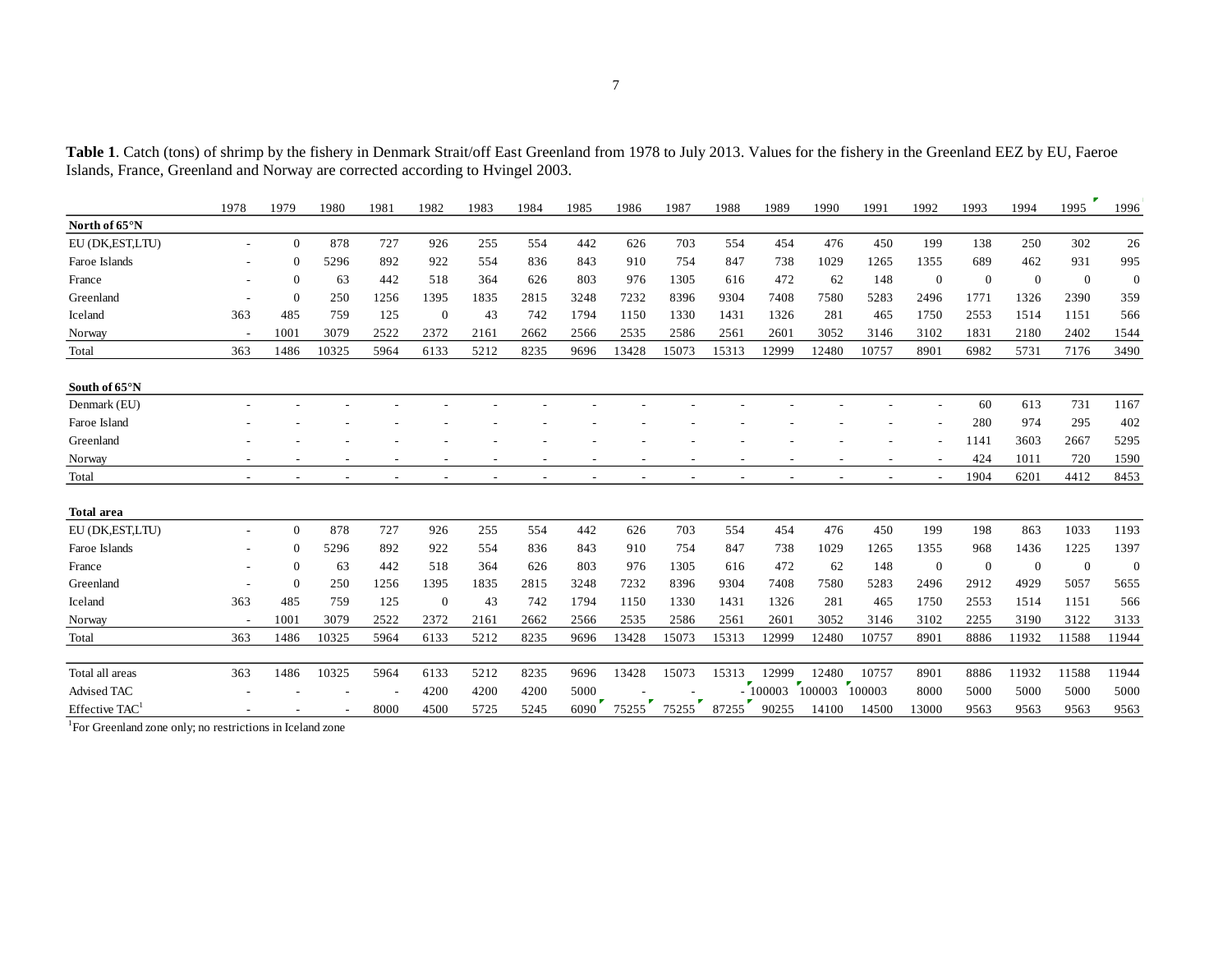|                            | ×<br>1997    | 1998         | 1999         | 2000        | 2001         | 2002         | 2003         | 2004     | 2005        | 2006         | 2007        | 2008         | 2009         | 2010        | 2011         | 2012         | $2013^2$     |
|----------------------------|--------------|--------------|--------------|-------------|--------------|--------------|--------------|----------|-------------|--------------|-------------|--------------|--------------|-------------|--------------|--------------|--------------|
| North of 65°N              |              |              |              |             |              |              |              |          |             |              |             |              |              |             |              |              |              |
| EU (DK,EST,LTU)            | 85           | 401          | 793          | 459         | 72           | 816          | 861          | 482      | 304         | 618          | 421         | 389          | 892          | 1345        | 927          | 1411         | 1532         |
| Faroe Islands              | 635          | 1268         | 867          | 956         | 214          | 1029         | 1062         | 894      | 615         | 342          | 319         | 612          | 1325         | 781         | $\bf{0}$     | $\bf{0}$     | $\mathbf 0$  |
| France                     | $\mathbf 0$  | $\mathbf 0$  | $\mathbf{0}$ | $\bf{0}$    | $\bf{0}$     |              |              | ÷        | ÷           |              | ÷           |              |              |             |              |              |              |
| Greenland                  | 105          | 646          | 614          | 115         | 650          | 638          | 695          | 578      | 454         | 223          | 802         | 14           | 844          | 426         | 183          | 481          | 170          |
| Iceland                    | 2856         | 1421         | 769          | 132         | 10           | 1231         | 703          | 411      | 29          | $\bf{0}$     | $\bf{0}$    | $\mathbf 0$  | $\bf{0}$     | $\Omega$    | $\bf{0}$     | $\bf{0}$     | $\Omega$     |
| Norway                     | 797          | 1628         | 1783         | 2759        | 1291         | 1630         | 2861         | 2700     | 2614        | 2704         | 1771        | 1514         | 883          | 769         | 36           | 2            | 0            |
| Total                      | 4478         | 5364         | 4827         | 4420        | 2237         | 5344         | 6183         | 5065     | 4016        | 3887         | 3314        | 2529         | 3945         | 3321        | 1146         | 1893         | 1702         |
| South of 65°N              |              |              |              |             |              |              |              |          |             |              |             |              |              |             |              |              |              |
| Denmark (EU)               | 1657         | 1300         | 1095         | 1900        | 2473         | 2309         | 1827         | 1022     | 644         | 683          | 431         | 251          | 28           | 101         | 36           | $\bf{0}$     | $\bf{0}$     |
| Faroe Island               | 656          | 138          | 453          | 340         | 2402         | 1013         | 303          | 255      | 176         | 227          | 169         | 14           | 28           | 134         | $\mathbf{0}$ | $\mathbf{0}$ | $\mathbf 0$  |
| Greenland                  | 4701         | 3950         | 4966         | 5235        | 4943         | 4333         | 4194         | 3488     | 2737        | 316          | 639         | $\bf{0}$     | 447          | 178         | 53           | 215          | $\bf{0}$     |
| Norway                     | 2261         | 670          | 378          | 157         | 1855         | 1098         | 197          | 186      | 180         | 76           | 48          | $\bf{0}$     | 107          | $\bf{0}$    | $\bf{0}$     | $\bf{0}$     | $\bf{0}$     |
| Total                      | 9276         | 6057         | 6893         | 7632        | 11674        | 5985         | 6522         | 4951     | 3737        | 1302         | 1286        | 266          | 610          | 413         | 89           | 215          | $\mathbf{0}$ |
| <b>Total area</b>          |              |              |              |             |              |              |              |          |             |              |             |              |              |             |              |              |              |
| EU (DK,EST,LTU)            | 1742         | 1701         | 1888         | 2358        | 2545         | 2548         | 2688         | 1504     | 948         | 1301         | 852         | 640          | 920          | 1446        | 963          | 1411         | 1532         |
| Faroe Islands              | 1292         | 1406         | 1321         | 1296        | 2616         | 1322         | 1365         | 1149     | 791         | 569          | 488         | 627          | 1354         | 915         | $\bf{0}$     | $\bf{0}$     | $\mathbf{0}$ |
| France                     | $\bf{0}$     | $\mathbf{0}$ | $\bf{0}$     | $\mathbf 0$ | $\mathbf{0}$ | $\mathbf{0}$ | $\mathbf{0}$ | $\bf{0}$ | $\mathbf 0$ | $\bf{0}$     | $\mathbf 0$ | $\mathbf{0}$ | $\bf{0}$     | $\mathbf 0$ | $\bf{0}$     | $\bf{0}$     | $\mathbf{0}$ |
| Greenland                  | 4806         | 4595         | 5581         | 5349        | 5593         | 4484         | 4890         | 4066     | 3191        | 539          | 1441        | 14           | 1292         | 605         | 236          | 696          | 170          |
| Iceland                    | 2856         | 1421         | 769          | 132         | 10           | 1231         | 703          | 411      | 29          | $\mathbf{0}$ | $\bf{0}$    | $\mathbf 0$  | $\mathbf{0}$ | $\bf{0}$    | $\bf{0}$     | $\bf{0}$     | $\theta$     |
| Norway                     | 3059         | 2298         | 2160         | 2917        | 3147         | 1743         | 3059         | 2886     | 2794        | 2780         | 1819        | 1514         | 990          | 769         | 36           | 2            | $\bf{0}$     |
| Total                      | 13754        | 11422        | 11719        | 12053       | 13911        | 11329        | 12705        | 10016    | 7753        | 5189         | 4600        | 2794         | 4555         | 3735        | 1235         | 2109         | 1702         |
| Total all areas            | 13754        | 11422        | 11719        | 12053       | 13911        | 11242        | 12637        | 9985     | 7753        | 5189         | 4600        | 2794         | 4555         | 3735        | 1235         | 2109         | 1702         |
| <b>Advised TAC</b>         | 5000         | 5000         | 9600         | 9600        | 9600         | 9600         | 9600         | 12400    | 12400       | 12400        | 12400       | 12400        | 12400        | 12400       | 12400        | 12400        | 12400        |
| Effective TAC <sup>1</sup> | 9563         | 9563         | 10600        | 12600       | 10600        | 10600        | 10600        | 15043    | 12400       | 12400        | 12400       | 12400        | 12835        | 11835       | 12400        | 12400        | 12400        |
| $1 -$<br><b>Contract</b>   | $2.14 - 2.4$ | $\sim$       |              |             |              |              |              |          |             |              |             |              |              |             |              |              |              |

Table 1 (continued). Catch (tons) of shrimp by the fishery in Denmark Strait/off East Greenland from 1978 to July 2013. Values for the fishery in the Greenland EEZ by EU, Faeroe Islands, France, Greenland and Norway are corrected according to Hvingel 2003.

<sup>1</sup>For Greenland zone only; no restrictions in Iceland zone

 $^2$  Catch until July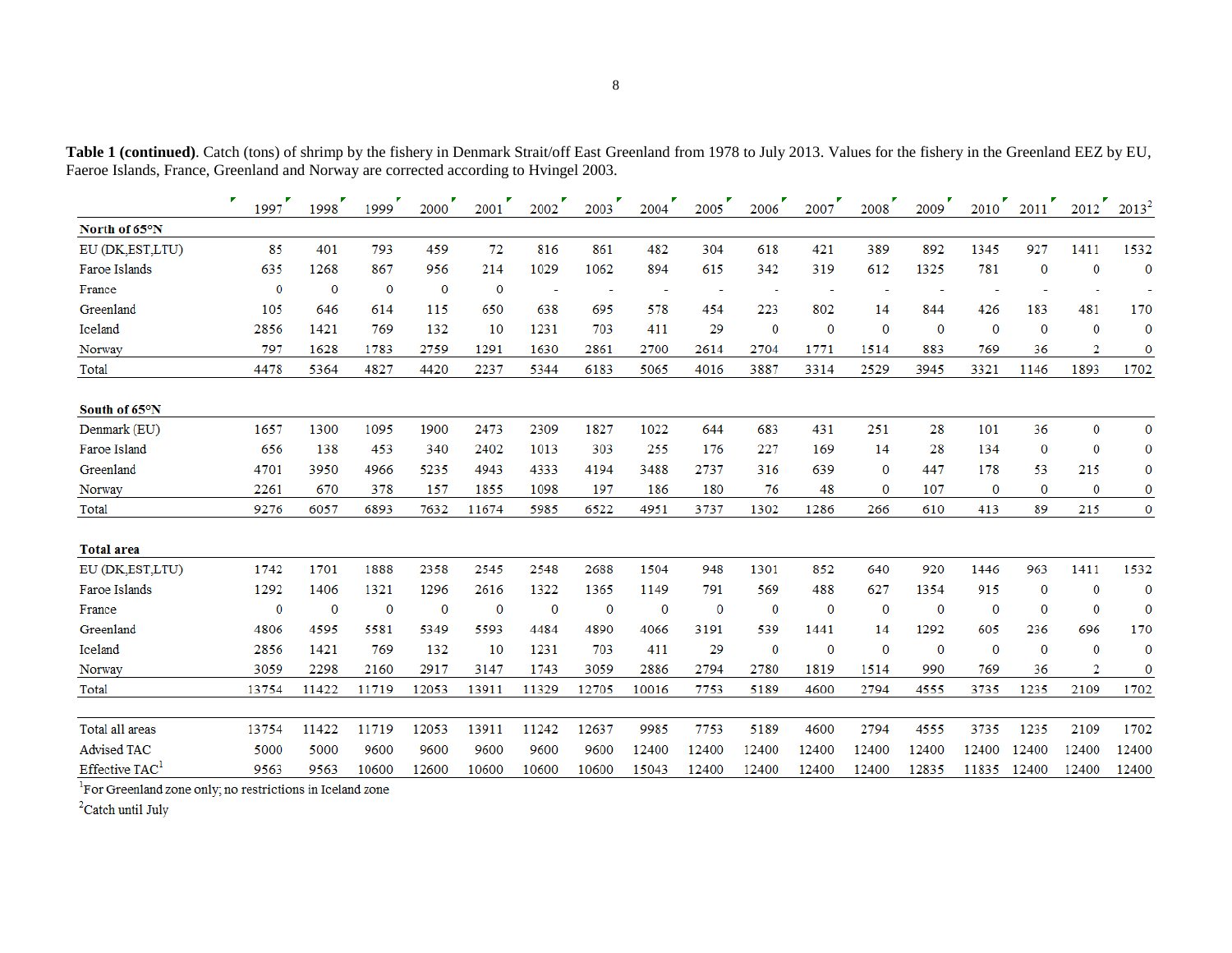|             |       | Area north |             |                  | Area south |             | Total area |        |             |  |
|-------------|-------|------------|-------------|------------------|------------|-------------|------------|--------|-------------|--|
| Year        | Catch | Effort     | <b>CPUE</b> | Catch            | Effort     | <b>CPUE</b> | Catch      | Effort | <b>CPUE</b> |  |
| 1980        | 10325 | 37198      | 278         |                  |            |             | 10325      | 37198  | 278         |  |
| 1981        | 5964  | 19986      | 298         |                  |            |             | 5964       | 19986  | 298         |  |
| 1982        | 6133  | 23081      | 266         |                  |            |             | 6133       | 23081  | 266         |  |
| 1983        | 5212  | 23855      | 219         |                  |            |             | 5212       | 23855  | 219         |  |
| 1984        | 8235  | 34983      | 235         |                  |            |             | 8235       | 34983  | 235         |  |
| 1985        | 9696  | 62911      | 154         |                  |            |             | 9696       | 62911  | 154         |  |
| 1986        | 13428 | 61863      | 217         |                  |            |             | 13428      | 61863  | 217         |  |
| 1987        | 15073 | 79881      | 189         |                  |            |             | 15073      | 79881  | 189         |  |
| 1988        | 15313 | 109455     | 140         |                  |            |             | 15313      | 109455 | 140         |  |
| 1989        | 12999 | 119629     | 109         |                  |            |             | 12999      | 119629 | 109         |  |
| 1990        | 12480 | 72736      | 172         |                  |            |             | 12480      | 72736  | 172         |  |
| 1991        | 10757 | 78714      | 137         |                  |            |             | 10757      | 78714  | 137         |  |
| 1992        | 8901  | 68349      | 130         |                  |            |             | 8901       | 68349  | 130         |  |
| 1993        | 6982  | 52381      | 133         | 1904             | 9335       | 204         | 8886       | 61003  | 146         |  |
| 1994        | 5731  | 31417      | 182         | 6201             | 18371      | 338         | 11932      | 49428  | 241         |  |
| 1995        | 7176  | 33953      | 211         | 4412             | 13157      | 335         | 11588      | 46927  | 247         |  |
| 1996        | 3490  | 27029      | 129         | 8453             | 24589      | 344         | 11944      | 51049  | 234         |  |
| 1997        | 4478  | 22175      | 202         | 9276             | 25992      | 357         | 13754      | 47519  | 289         |  |
| 1998        | 5364  | 20881      | 257         | 6057             | 10498      | 577         | 11422      | 31205  | 366         |  |
| 1999        | 4827  | 19388      | 249         | 6893             | 7449       | 925         | 11719      | 25742  | 455         |  |
| 2000        | 4420  | 17474      | 253         | 7632             | 10705      | 713         | 12053      | 28096  | 429         |  |
| 2001        | 2237  | 9822       | 228         | 11674            | 20435      | 571         | 13911      | 29933  | 465         |  |
| 2002        | 5344  | 20052      | 267         | 5985             | 8546       | 700         | 11329      | 22843  | 496         |  |
| 2003        | 6183  | 18053      | 342         | 6522             | 9317       | 700         | 12705      | 25295  | 502         |  |
| 2004        | 5065  | 15848      | 320         | 4951             | 8972       | 552         | 10016      | 27450  | 365         |  |
| 2005        | 4016  | 11251      | 357         | 3737             | 8004       | 467         | 7753       | 19257  | 403         |  |
| 2006        | 3887  | 10413      | 373         | 1302             | 2436       | 534         | 5189       | 12851  | 404         |  |
| 2007        | 3314  | 8977       | 369         | 1286             | 1974       | 651         | 4600       | 10951  | 420         |  |
| 2008        | 2529  | 6106       | 414         | 266              | 585        | 454         | 2794       | 6691   | 418         |  |
| 2009        | 3945  | 6500       | 607         | 610              | 617        | 989         | 4555       | 7117   | 640         |  |
| 2010        | 3321  | 10282      | 323         | 413              | 263        | 1571        | 3735       | 10546  | 354         |  |
| 2011        | 1146  | 3302       | 347         | 89               | 25         | 3576        | 1235       | 3327   | 371         |  |
| 2012        | 1893  | 6343       | 298         | 215              | 170        | 1267        | 2109       | 6513   | 324         |  |
| 2013*       | 1702  | 7975       | 213         | $\boldsymbol{0}$ | $8\,$      |             | 1702       | 7983   | 213         |  |
| *until July |       |            |             |                  |            |             |            |        |             |  |

**Table 2.** Catch (tons), effort (hrs) and Catch-Per-Unit-Effort (kg/hr) by trawlers fishing in Denmark Strait / off East Greenland in areas north and south of 65°N and total area.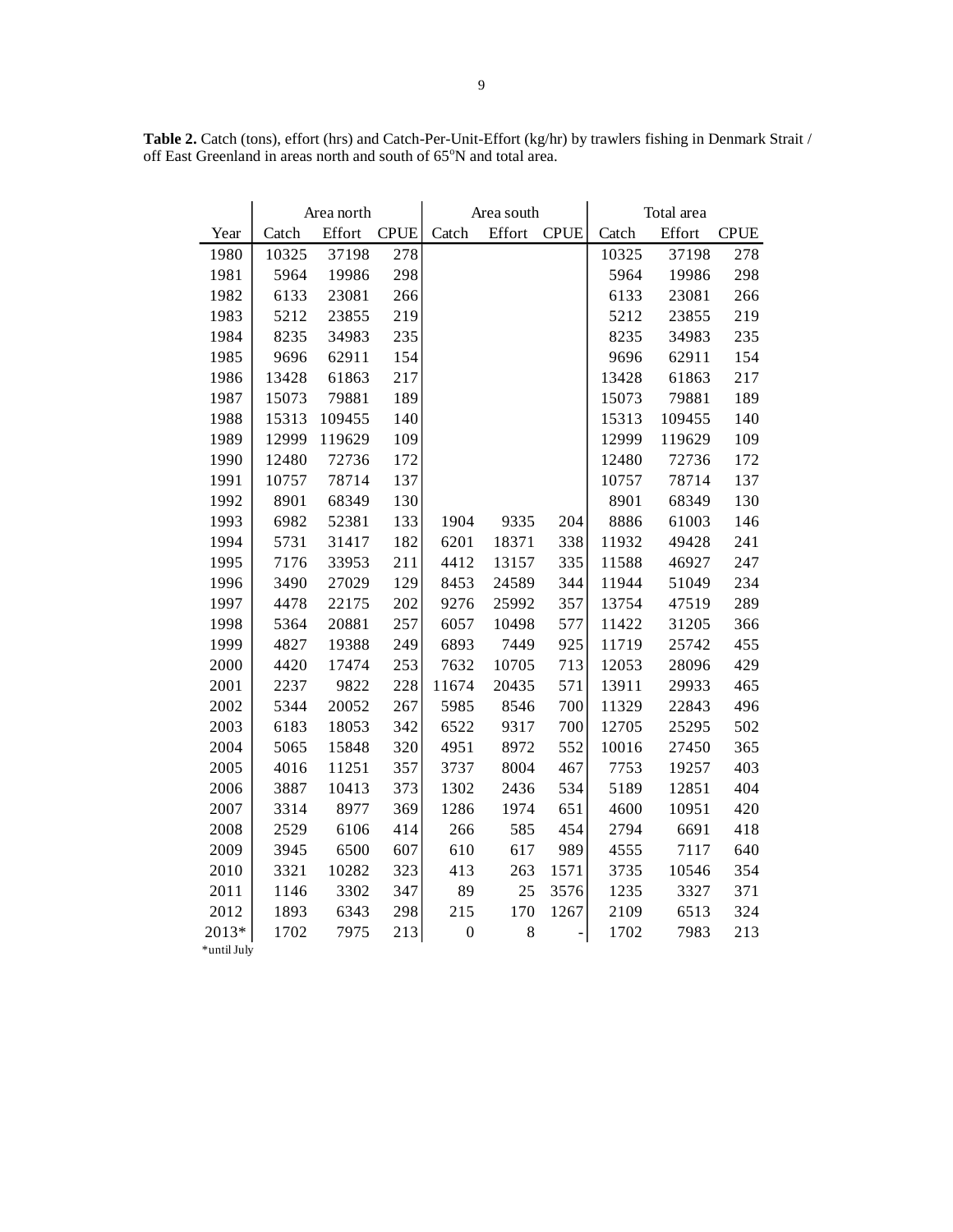**Table 3.** Means and standard errors (se) of standardised CPUE and effort index values based on logbook information from trawlers fishing in Denmark Strait/off East Greenland in areas north and south of  $65^{\circ}N$ and total area.

|              | Area north |                |      |                |                          | Area south        |                | Total                    |          |                     |             |      |
|--------------|------------|----------------|------|----------------|--------------------------|-------------------|----------------|--------------------------|----------|---------------------|-------------|------|
|              | Std.CPUE   |                |      | Std. Effort    | Std.CPUE                 |                   |                | Std. Effort              | Std.CPUE |                     | Std. Effort |      |
| Year         | mean       | se             | mean | se             | mean                     | se                | mean           | se                       | mean     | se                  | mean        | se   |
| 1987         | 1.00       | $\overline{a}$ | 1.00 | $\blacksquare$ |                          |                   |                |                          | 1.00     | $\bar{\phantom{a}}$ | 1.00        |      |
| 1988         | 0.89       | 0.09           | 1.14 | 0.11           |                          |                   |                |                          | 0.88     | 0.08                | 1.15        | 0.00 |
| 1989         | 0.63       | 0.06           | 1.37 | 0.13           |                          |                   |                |                          | 0.60     | 0.05                | 1.43        | 0.12 |
| 1990         | 0.63       | 0.06           | 1.32 | 0.13           |                          |                   |                |                          | 0.61     | 0.05                | 1.36        | 0.12 |
| 1991         | 0.53       | 0.05           | 1.34 | 0.13           |                          |                   |                |                          | 0.51     | 0.04                | 1.39        | 0.12 |
| 1992         | 0.43       | 0.04           | 1.37 | 0.13           |                          |                   |                |                          | 0.42     | 0.04                | 1.42        | 0.13 |
| 1993         | 0.35       | 0.04           | 1.31 | 0.13           | 1.00                     |                   | 1.00           | $\overline{a}$           | 0.39     | 0.04                | 1.50        | 0.14 |
| 1994         | 0.83       | 0.09           | 0.46 | 0.05           | 2.25                     | 0.18              | 1.45           | 0.11                     | 1.08     | 0.10                | 0.73        | 0.07 |
| 1995         | 0.68       | 0.07           | 0.70 | 0.07           | 1.89                     | 0.18              | 1.23           | 0.11                     | 0.85     | 0.08                | 0.90        | 0.08 |
| 1996         | 0.62       | 0.07           | 0.38 | 0.04           | 2.63                     | 0.21              | 1.69           | 0.13                     | 1.08     | 0.10                | 0.73        | 0.07 |
| 1997         | 0.82       | 0.10           | 0.36 | 0.05           | 2.49                     | 0.21              | 1.95           | 0.16                     | 1.33     | 0.13                | 0.69        | 0.06 |
| 1998         | 1.05       | 0.13           | 0.34 | 0.04           | 2.85                     | 0.27              | 1.12           | 0.10                     | 1.40     | 0.14                | 0.54        | 0.05 |
| 1999         | 0.90       | 0.12           | 0.35 | 0.05           | 3.68                     | 0.43              | 0.98           | 0.11                     | 1.60     | 0.17                | 0.49        | 0.05 |
| 2000         | 1.10       | 0.12           | 0.27 | 0.03           | 3.56                     | 0.34              | 1.13           | 0.10                     | 1.65     | 0.16                | 0.48        | 0.05 |
| 2001         | 0.97       | 0.13           | 0.15 | 0.02           | 2.71                     | 0.21              | 2.27           | 0.17                     | 1.65     | 0.16                | 0.56        | 0.05 |
| 2002         | 1.00       | 0.13           | 0.35 | 0.05           | 3.33                     | 0.29              | 0.94           | 0.08                     | 1.88     | 0.18                | 0.40        | 0.04 |
| 2003         | 0.97       | 0.11           | 0.42 | 0.05           | 2.79                     | 0.25              | 1.23           | 0.11                     | 1.47     | 0.14                | 0.57        | 0.05 |
| 2004         | 1.35       | 0.14           | 0.25 | 0.03           | 2.72                     | 0.30              | 0.96           | 0.10                     | 1.62     | 0.16                | 0.41        | 0.04 |
| 2005         | 1.35       | 0.16           | 0.20 | 0.02           | 3.45                     | 0.38              | 0.57           | 0.06                     | 1.91     | 0.20                | 0.27        | 0.03 |
| 2006         | 1.40       | 0.17           | 0.18 | 0.02           | 3.24                     | 0.45              | 0.21           | 0.03                     | 1.76     | 0.19                | 0.20        | 0.02 |
| 2007         | 1.24       | 0.15           | 0.18 | 0.02           | 3.58                     | 0.55              | 0.19           | 0.03                     | 1.56     | 0.17                | 0.20        | 0.02 |
| 2008         | 1.55       | 0.20           | 0.11 | 0.01           | 2.28                     | 0.63              | 0.06           | 0.01                     | 1.81     | 0.23                | 0.10        | 0.01 |
| 2009         | 2.32       | 0.29           | 0.11 | 0.01           | 4.41                     | 1.13              | 0.07           | 0.02                     | 2.57     | 0.31                | 0.12        | 0.01 |
| 2010         | 1.18       | 0.14           | 0.19 | 0.02           | 3.49                     | 1.40              | 0.06           | 0.02                     | 1.36     | 0.15                | 0.18        | 0.02 |
| 2011         | 1.27       | 0.20           | 0.06 | 0.01           | $\overline{\phantom{0}}$ | $\qquad \qquad -$ | $\blacksquare$ | $\overline{\phantom{0}}$ | 1.37     | 0.22                | 0.06        | 0.01 |
| 2012         | 0.98       | 0.14           | 0.13 | 0.02           |                          | $\overline{a}$    |                | $\overline{a}$           | 1.09     | 0.15                | 0.13        | 0.02 |
| 2013*        | 0.63       | 0.09           | 0.18 | 0.03           |                          |                   |                |                          | 0.73     | 0.11                | 0.16        | 0.02 |
| * Until July |            |                |      |                |                          |                   |                |                          |          |                     |             |      |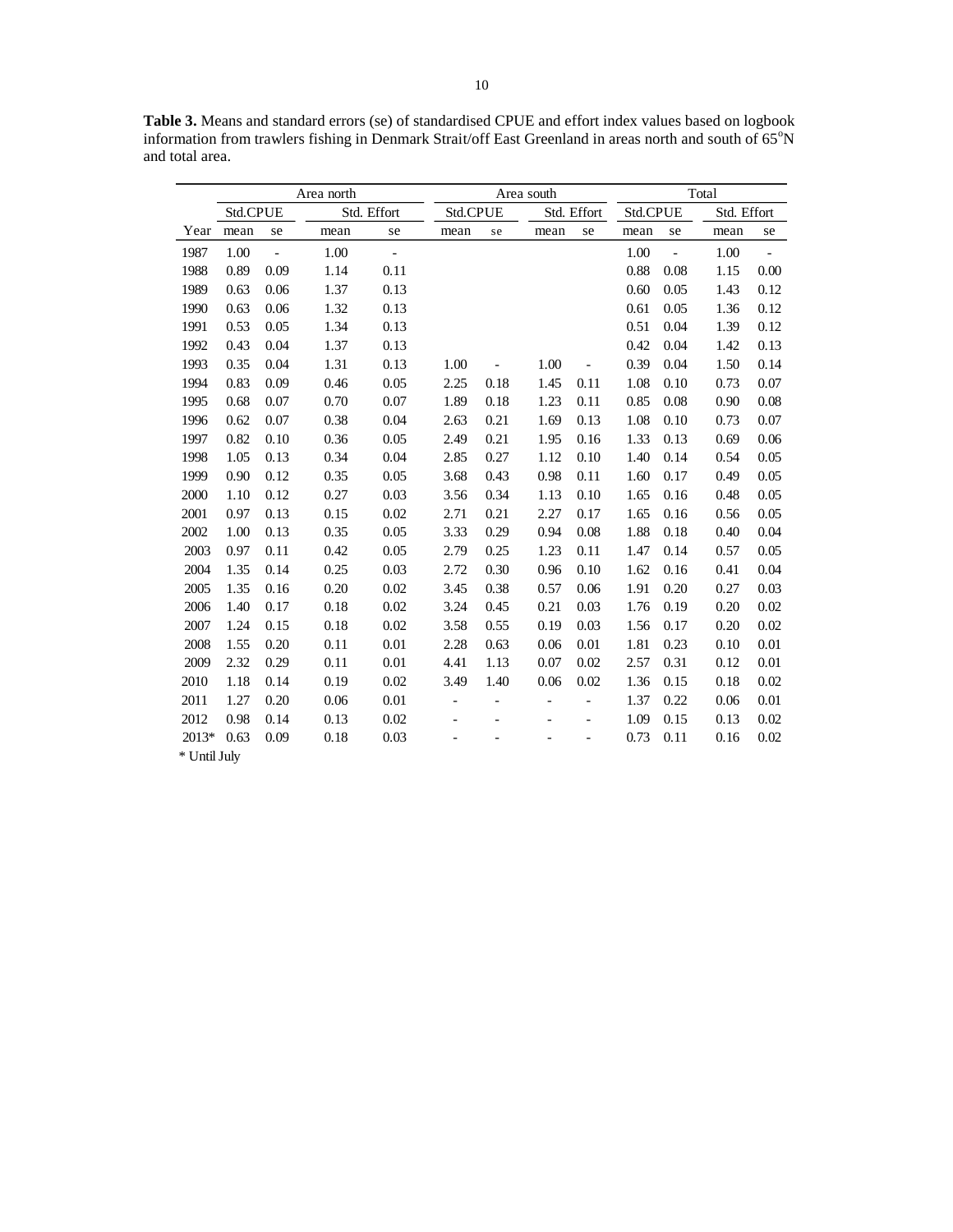**Figure 1.** Catch (A), fishing effort (B) and catch-per-unit-effort (C) by shrimp trawlers fishing in Denmark Strait/off East Greenland. Series are given for the areas north and south of 65<sup>°</sup>N and overall. (Data for 2013 is part-years data, until July).

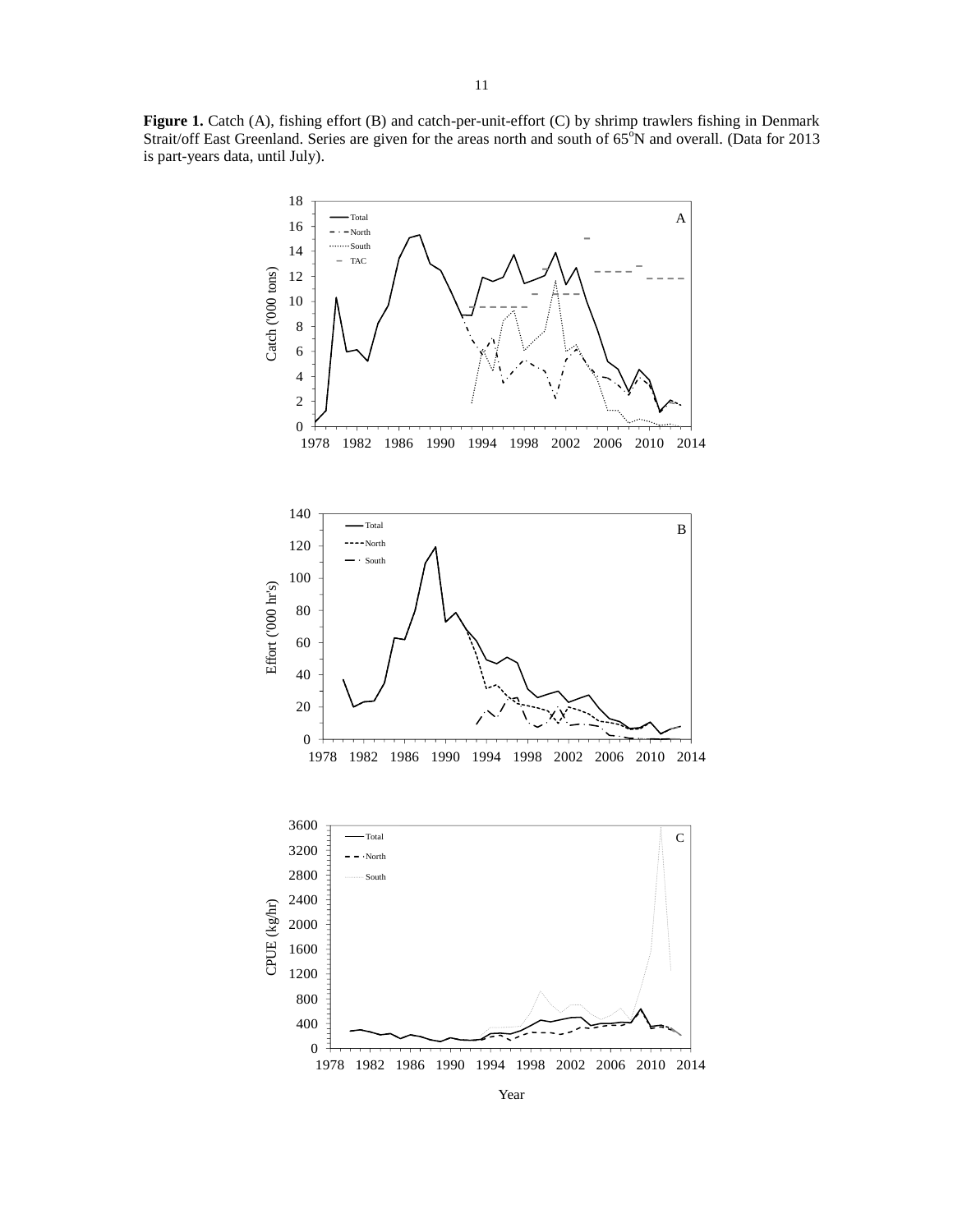**Figure 2.** Standardized Catch-Per-Unit-Effort indices of the shrimp fishery in Denmark Strait and off East Greenland in the areas south of  $65^\circ$ N, overall fishery north of  $65^\circ$ N (both in Greenland and Iceland EEZ), and overall standardized CPUE for the stock (Estimates for 2013 are based on data until July). No index for the southern area was calculated since 2010 due to a low number of hauls (less than 10 each year).

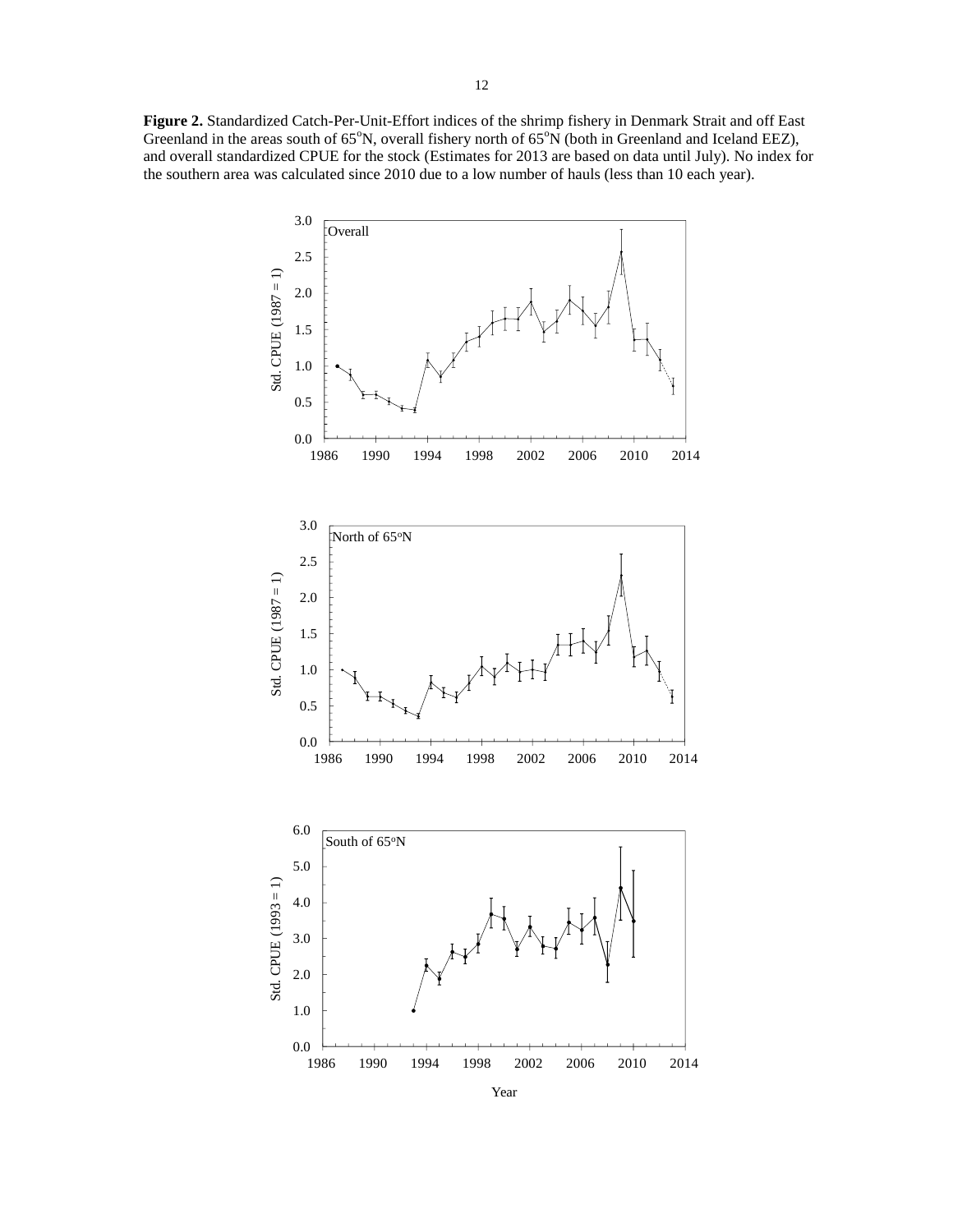**Figure 3.** Standardised effort indices of the shrimp fishery in Denmark Strait and off East Greenland in the areas north of 65°N, south of 65°N and overall (Estimates for 2012 are based on data until July).

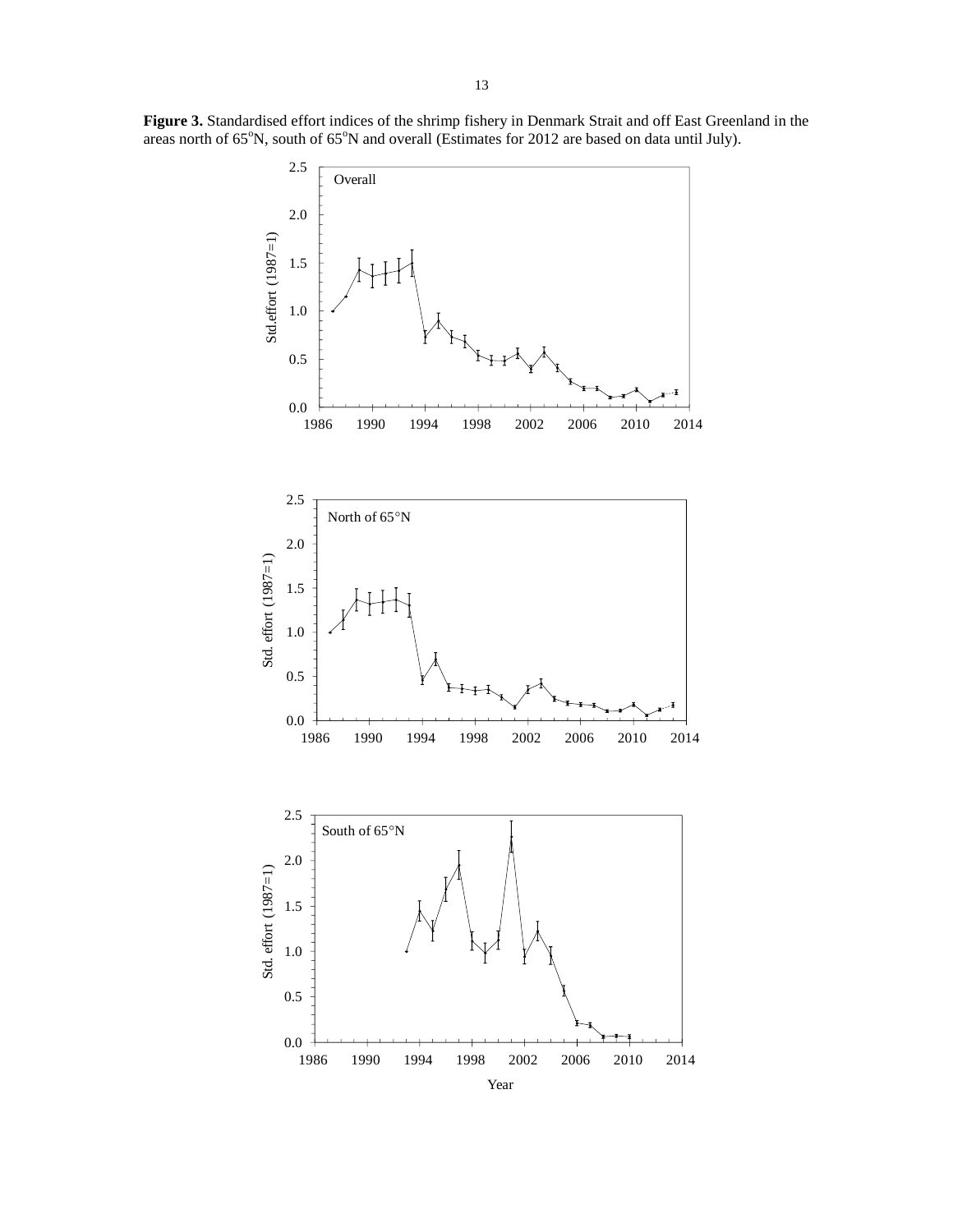

**Figure 4.** Thematic mapping of different levels of CPUE in the shrimp fishery in Denmark Strait/off East Greenland 2010-2013 (2013 until July).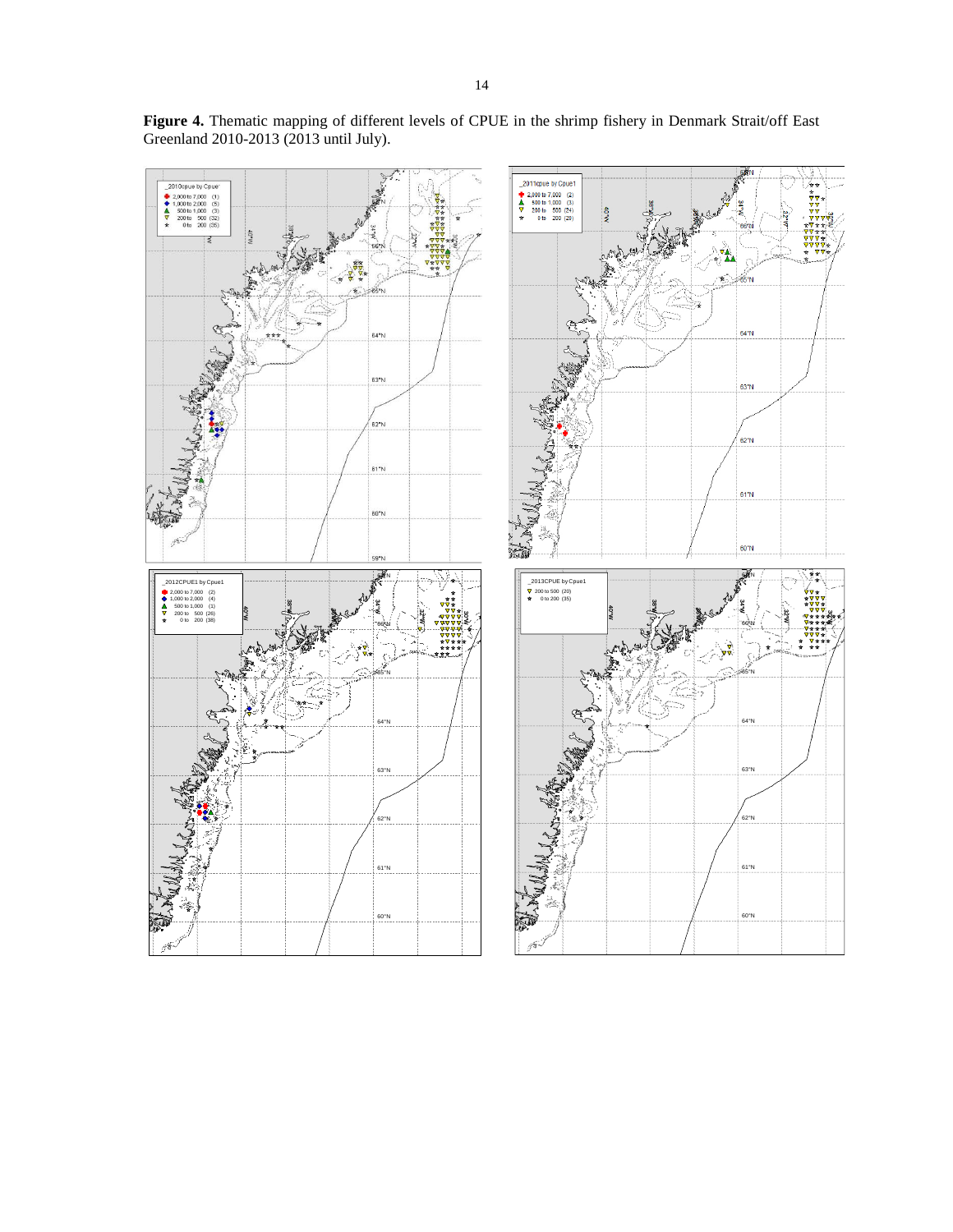**Appendix 1.** Results and diagnostical outputs from GLM run of model for standardising CPUE in the Greenlandic zone including the area effect. Data from Greenlandic, Faeroese, Norway and EU vessels.

The SAS System 23:13 Friday, September 13, 2013 The GLM Procedure Class Level Information Class Levels Values BAAD 16 E005 E008 E013 E020 E025 E031 E033 E044 E048 E052 E060 E067 E072 E073 E078 E081 YEAR 27 87 88 89 90 91 92 94 95 96 97 98 99 100 101 102 103 104 105 106 107 108 109 110 111 112 113 999 MONTH 9 1 2 4 5 6 7 8 11 12 AREA 2 21 22 HOLD 2 2 9 Number of Observations Read 3289<br>Number of Observations Used 3289 Number of Observations Used Dependent Variable: LNCPUE Weight: Hauls Sum of Source **Sum Sum of Source S** DF Squares Mean Square F Value Pr > F Model 68 51708.23771 760.41526 99.80 <.0001 3220 24535.03136 Corrected Total 3288 76243.26907 R-Square Coeff Var Root MSE LNCPUE Mean<br>0.678201 249.3914 2.760358 1.106838  $0.678201$ Source 50 DF Type I SS Mean Square F Value Pr > F BAAD 15 23731.16721 1582.07781 207.63 <.0001 23666.81790 MONTH 8 4294.15031 536.76879 70.45 <.0001 AREA 0 0.00000 . . . HOLD 1 16.10230 16.10230 2.11 0.1461 Source DF Type III SS Mean Square F Value Pr > F  $8880.30900$ YEAR\*AREA 43 15606.29678 362.93713 47.63 <.0001 MONTH 8 4272.89270 534.11159 70.10 <.0001 AREA 1 1971.30349 1971.30349 258.72 <.0001<br>HOLD 1 16.10230 16.10230 2.11 0.1461 16.10230 **Standard** Parameter Estimate Error t Value Pr > |t| 1.072967867 B 0.11092669 9.67 <.0001<br>0.693422187 B 0.07093767 9.78 <.0001 YEAR\*AREA 87 21 0.693422187 B 0.07093767 9.78 <.0001 YEAR\*AREA 88 21 0.493594187 B 0.06691924 7.38 <.0001 YEAR\*AREA 89 21 0.108764301 B 0.06606757 1.65 0.0998 YEAR\*AREA 90 21 0.099417939 B 0.06595288 1.51 0.1318 YEAR\*AREA 91 21 YEAR\*AREA 92 21 -0.310088872 B 0.06832104 -4.54 <.0001 YEAR\*AREA 94 21 0.352033321 B 0.08364607 4.21 <.0001 YEAR\*AREA 94 22 0.812371133 B 0.07665924 10.60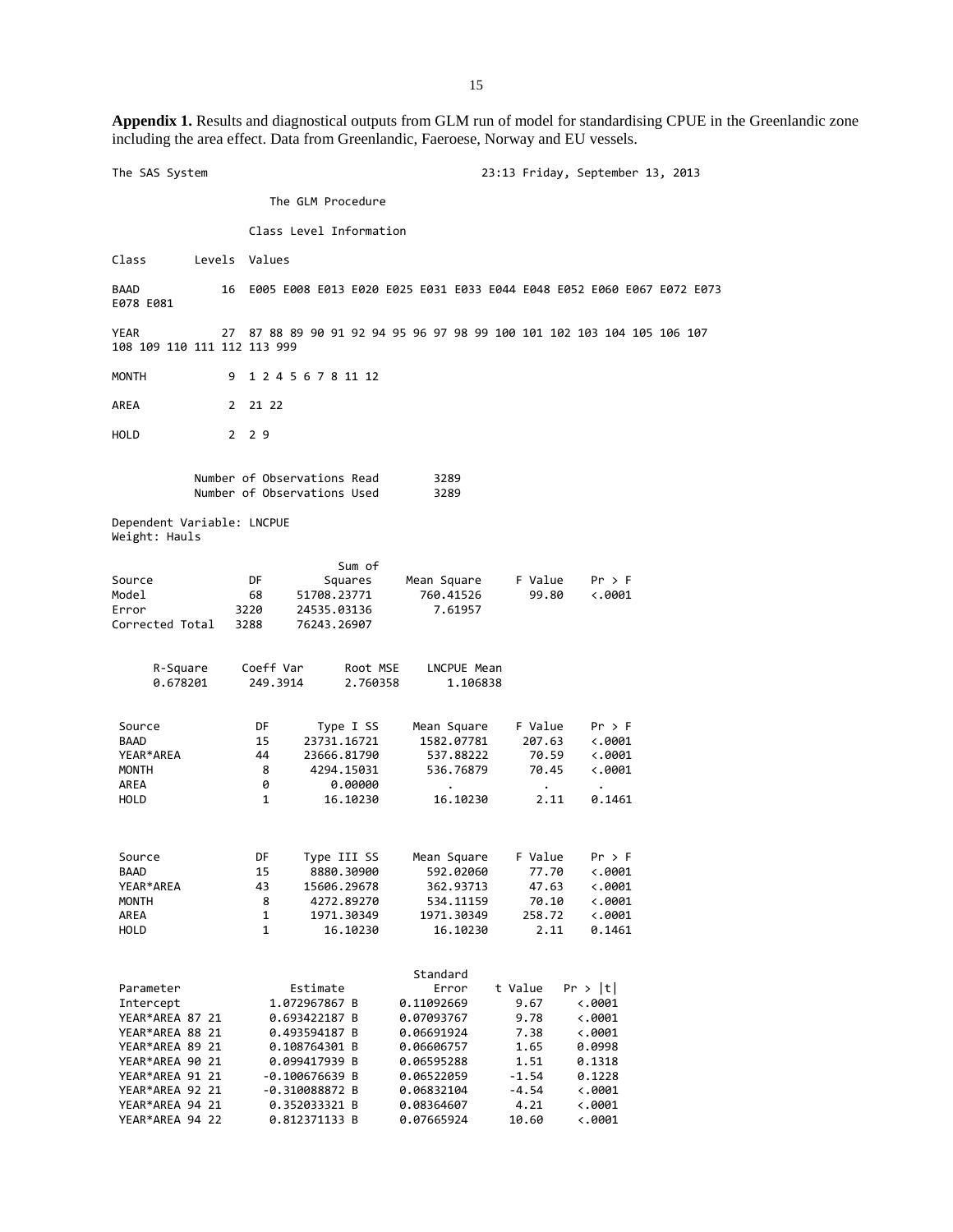| YEAR*AREA 95 21  |  | 0.172882175 B   | 0.07535129 | 2.29    | 0.0218              |
|------------------|--|-----------------|------------|---------|---------------------|
| YEAR*AREA 95 22  |  | 0.634222850 B   | 0.09252539 | 6.85    | $\langle .0001$     |
| YEAR*AREA 96 21  |  | 0.067986892 B   | 0.09118840 | 0.75    | 0.4560              |
| YEAR*AREA 96 22  |  | 0.968343319 B   | 0.07775416 | 12.45   | $\langle .0001$     |
| YEAR*AREA 97 21  |  | 0.385846958 B   | 0.11226422 | 3.44    | 0.0006              |
| YEAR*AREA 97 22  |  | 0.914065359 B   | 0.08133914 | 11.24   | $\langle .0001$     |
| YEAR*AREA 98 21  |  | 0.725042108 B   | 0.10317482 | 7.03    | $\langle .0001$     |
| YEAR*AREA 98 22  |  | 1.048292939 B   | 0.09151033 | 11.46   | $\langle .0001$     |
| YEAR*AREA 99 21  |  | 0.524832157 B   | 0.10736217 | 4.89    | $\langle .0001$     |
| YEAR*AREA 99 22  |  | 1.303160761 B   | 0.11169754 | 11.67   | $\langle .0001$     |
| YEAR*AREA 100 21 |  | 0.673554695 B   | 0.08199078 | 8.22    | $\langle .0001$     |
| YEAR*AREA 100 22 |  | 1.268582001 B   | 0.09014560 | 14.07   | $\langle .0001$     |
| YEAR*AREA 101 21 |  | 0.533204314 B   | 0.11109122 | 4.80    | $\ddotsc.0001$      |
| YEAR*AREA 101 22 |  | 0.995395845 B   | 0.07600175 | 13.10   | $\langle .0001$     |
| YEAR*AREA 102 21 |  | 0.510989967 B   | 0.10836774 | 4.72    | $\langle .0001$     |
| YEAR*AREA 102 22 |  | 1.202785568 B   | 0.08365563 | 14.38   | $\langle .0001$     |
| YEAR*AREA 103 21 |  | 0.547272257 B   | 0.08459180 | 6.47    | $\langle .0001$     |
| YEAR*AREA 103 22 |  | 1.027643140 B   | 0.08714319 | 11.79   | $\langle .0001$     |
| YEAR*AREA 104 21 |  | 0.888325715 B   | 0.07991567 | 11.12   | $\langle .0001$     |
| YEAR*AREA 104 22 |  | 1.001551793 B   | 0.10363561 | 9.66    | $\langle .0001$     |
| YEAR*AREA 105 21 |  | 0.859758079 B   | 0.08866592 | 9.70    | $\langle .0001$     |
| YEAR*AREA 105 22 |  | 1.239492436 B   | 0.10463936 | 11.85   | $\langle .0001$     |
| YEAR*AREA 106 21 |  | 0.899148783 B   | 0.09257385 | 9.71    | 0.0001              |
| YEAR*AREA 106 22 |  | 1.176141671 B   | 0.13038289 | 9.02    | $\langle .0001$     |
| YEAR*AREA 107 21 |  | 0.778624580 B   | 0.09274690 | 8.40    | $\langle .0001$     |
| YEAR*AREA 107 22 |  | 1.276469548 B   | 0.14283940 | 8.94    | $\langle .0001$     |
| YEAR*AREA 108 21 |  | 0.993093292 B   | 0.10418081 | 9.53    | $\langle .0001$     |
| YEAR*AREA 108 22 |  | 0.824323528 B   | 0.24478433 | 3.37    | 0.0008              |
| YEAR*AREA 109 21 |  | 1.397867077 B   | 0.09910697 | 14.10   | $\langle .00010001$ |
| YEAR*AREA 109 22 |  | 1.484441980 B   | 0.22805306 | 6.51    | $\langle .00010001$ |
| YEAR*AREA 110 21 |  | 0.727203288 B   | 0.08929577 | 8.14    | $\langle .00010001$ |
| YEAR*AREA 110 22 |  | 1.249907713 B   | 0.33814668 | 3.70    | 0.00020002          |
| YEAR*AREA 111 21 |  | 0.781334397 B   | 0.13510609 | 5.78    | $\langle .00010001$ |
| YEAR*AREA 112 21 |  | 0.530806719 B   | 0.10908124 | 4.87    | $\langle .00010001$ |
| YEAR*AREA 113 21 |  | 0.085767809 B   | 0.11669498 | 0.73    | 0.46244624          |
| YEAR*AREA 999 21 |  | $-0.515482899B$ | 0.07117305 | $-7.24$ | $\langle .00010001$ |
| YEAR*AREA 999 22 |  | 0.000000000 B   |            |         |                     |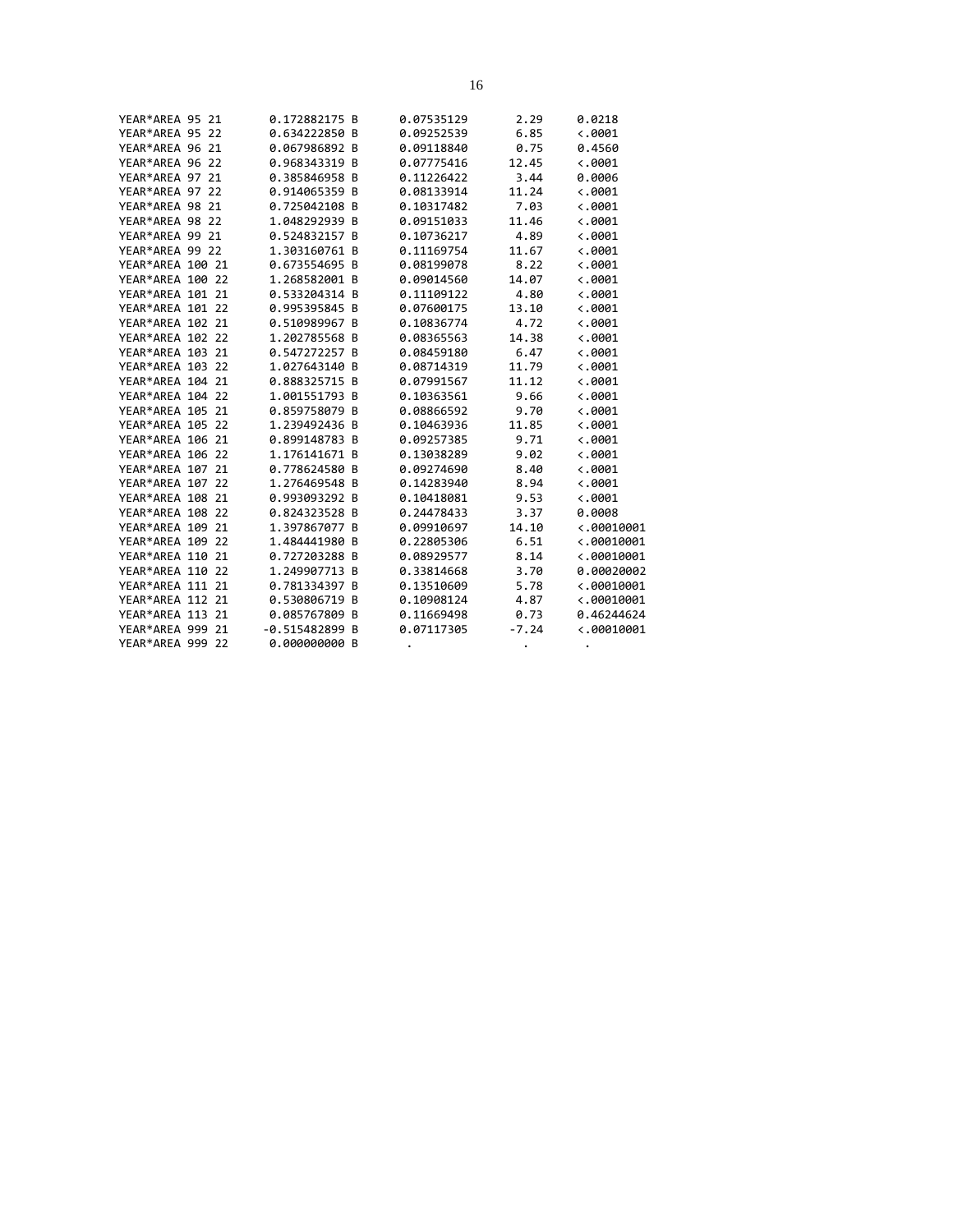|              |      |                  | Standard   |          |                     |
|--------------|------|------------------|------------|----------|---------------------|
| Parameter    |      | Estimate         | Error      | t Value  | Pr >  t             |
| <b>BAAD</b>  | E005 | $-1.163358187B$  | 0.10203859 | $-11.40$ | $\langle .0001$     |
| <b>BAAD</b>  | E008 | $-1.070284264$ B | 0.09793863 | $-10.93$ | $\langle .0001$     |
| <b>BAAD</b>  | E013 | $-0.969395416 B$ | 0.09908529 | $-9.78$  | $-.0001$            |
| <b>BAAD</b>  | E020 | $-0.882620176$ B | 0.09634984 | $-9.16$  | $\langle .0001$     |
| <b>BAAD</b>  | E025 | $-0.787348483B$  | 0.09498420 | $-8.29$  | $\langle .0001$     |
| <b>BAAD</b>  | E031 | $-0.719386940 B$ | 0.09390930 | $-7.66$  | $\langle .0001$     |
| <b>BAAD</b>  | E033 | $-0.657591363 B$ | 0.09517248 | $-6.91$  | $\langle .0001$     |
| <b>BAAD</b>  | E044 | $-0.560121185$ B | 0.09196270 | $-6.09$  | $\langle .0001$     |
| <b>BAAD</b>  | E048 | $-0.508617064$ B | 0.09536599 | $-5.33$  | $\langle .0001$     |
| <b>BAAD</b>  | E052 | $-0.444221474B$  | 0.10035317 | $-4.43$  | $\langle .0001$     |
| <b>BAAD</b>  | E060 | $-0.383615596$ B | 0.09358773 | $-4.10$  | $\langle .0001$     |
| <b>BAAD</b>  | E067 | $-0.298673162 B$ | 0.09112104 | $-3.28$  | 0.0011              |
| <b>BAAD</b>  | E072 | $-0.227707551 B$ | 0.09289917 | $-2.45$  | 0.0143              |
| <b>BAAD</b>  | E073 | $-0.186634447B$  | 0.09434632 | $-1.98$  | 0.0480              |
| <b>BAAD</b>  | E078 | $-0.112928770B$  | 0.09416503 | $-1.20$  | 0.2305              |
| <b>BAAD</b>  | E081 | 0.000000000 B    |            |          |                     |
| <b>MONTH</b> | 1    | 0.321073925 B    | 0.02970196 | 10.81    | $\langle .00010001$ |
| <b>MONTH</b> | 2    | 0.284333198 B    | 0.02960369 | 9.60     | $\langle .00010001$ |
| <b>MONTH</b> | 4    | 0.155801125 B    | 0.02861598 | 5.44     | $\langle .00010001$ |
| <b>MONTH</b> | 5    | 0.095347799 B    | 0.04088934 | 2.33     | 0.01980198          |
| <b>MONTH</b> | 6    | $-0.046624887B$  | 0.07771058 | $-0.60$  | 0.54865486          |
| <b>MONTH</b> | 7    | 0.341238793 B    | 0.07125552 | 4.79     | $\langle .00010001$ |
| <b>MONTH</b> | 8    | 0.058859788 B    | 0.05193637 | 1.13     | 0.25722572          |
| <b>MONTH</b> | 11   | $-0.258737253B$  | 0.03132303 | $-8.26$  | $\langle .00010001$ |
| <b>MONTH</b> | 12   | 0.000000000 B    |            |          |                     |
| AREA         | 21   | 0.000000000 B    |            |          |                     |
| AREA         | 22   | 0.000000000 B    |            |          |                     |
| <b>HOLD</b>  | 2    | 0.041970284 B    | 0.02887110 | 1.45     | 0.14611461          |
| <b>HOLD</b>  | 9    | 0.000000000B     |            |          |                     |

NOTE: The X'X matrix has been found to be singular, and a generalized inverse was used to solve the normal equations. Terms whose estimates are followed by the letter 'B' are not uniquely estimable.

| Contrast       | DF           | Contrast SS | Mean Square | F Value | Pr > F          |
|----------------|--------------|-------------|-------------|---------|-----------------|
| E005 v E008    | $\mathbf{1}$ | 16.61160715 | 16.61160715 | 2.18    | 0.1399          |
| E008 v<br>E013 | $\mathbf{1}$ | 24.00235284 | 24.00235284 | 3.15    | 0.0760          |
| E013 v E020    | $\mathbf{1}$ | 19.08169116 | 19.08169116 | 2.50    | 0.1136          |
| E020 v E025    | 1            | 30.41370561 | 30.41370561 | 3.99    | 0.0458          |
| E025 v<br>E031 | $\mathbf{1}$ | 19.37251777 | 19.37251777 | 2.54    | 0.1109          |
| E031 v E033    | 1            | 16.00150487 | 16.00150487 | 2.10    | 0.1474          |
| E033 v E044    | 1            | 50.56525256 | 50.56525256 | 6.64    | 0.0100          |
| E044 v<br>E048 | $\mathbf{1}$ | 11.92867640 | 11.92867640 | 1.57    | 0.2109          |
| E048 v<br>E052 | 1            | 9.56424170  | 9.56424170  | 1.26    | 0.2626          |
| E067 v E072    | 1            | 29.43606222 | 29.43606222 | 3.86    | 0.0494          |
| E072 v E073    | 1            | 7.94813632  | 7.94813632  | 1.04    | 0.3072          |
| E073 v<br>E078 | 1            | 20.26616815 | 20.26616815 | 2.66    | 0.1030          |
| E078 v E081    | 1            | 10.95873966 | 10.95873966 | 1.44    | 0.2305          |
| m01 v m02      | 1            | 16.4266793  | 16.4266793  | 2.16    | 0.1421          |
| m02 v m04      | 1            | 227.2428962 | 227.2428962 | 29.82   | $\langle .0001$ |
| m04 v m05      | 1            | 21.1966267  | 21.1966267  | 2.78    | 0.0954          |
| m05 v m06      | 1            | 23.9046238  | 23.9046238  | 3.14    | 0.0766          |
| m06 v m07      | 1            | 120.3232801 | 120.3232801 | 15.79   | $\langle .0001$ |
| m07 v<br>m08   | $\mathbf{1}$ | 98.0425115  | 98.0425115  | 12.87   | 0.0003          |
| m08 v m11      | $\mathbf{1}$ | 312.4329089 | 312.4329089 | 41.00   | $\langle .0001$ |
| $m11$ v $m12$  | 1            | 519.9014235 | 519.9014235 | 68.23   | $\langle .0001$ |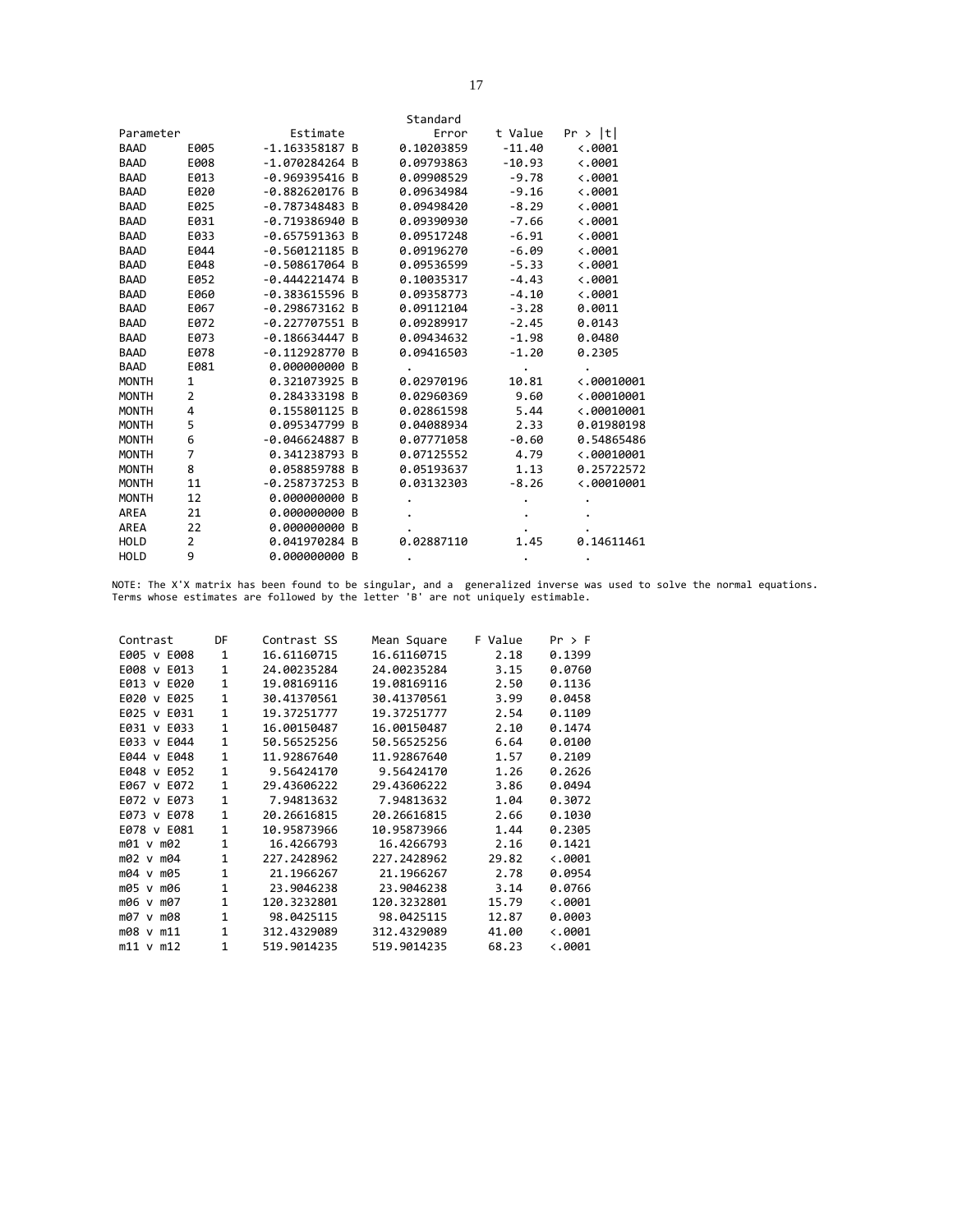**Appendix 2.** Results and diagnostical outputs from GLM run of model without area interaction for standardising CPUE in Greenlandic zone. Data from Greenlandic, Faeroese, Norway and EUvessels.

| The SAS System                                               |               |                          |                                                            |                                                                     |        |                                                                  |                                              | 20:41 Friday, September 13, 2013                                          |                              |
|--------------------------------------------------------------|---------------|--------------------------|------------------------------------------------------------|---------------------------------------------------------------------|--------|------------------------------------------------------------------|----------------------------------------------|---------------------------------------------------------------------------|------------------------------|
|                                                              |               |                          | The GLM Procedure                                          |                                                                     |        |                                                                  |                                              |                                                                           |                              |
|                                                              |               |                          | Class Level Information                                    |                                                                     |        |                                                                  |                                              |                                                                           |                              |
| Class                                                        | Levels Values |                          |                                                            |                                                                     |        |                                                                  |                                              |                                                                           |                              |
| <b>BAAD</b><br>E080 E081                                     |               |                          |                                                            |                                                                     |        |                                                                  |                                              | 16 E001 E005 E012 E015 E022 E035 E042 E050 E055 E061 E064 E068 E073 E077  |                              |
| YEAR<br>108 109 110 111 112 113 999                          |               |                          |                                                            |                                                                     |        |                                                                  |                                              | 27 88 89 90 91 92 93 94 95 96 97 98 99 100 101 102 103 104 105 106 107    |                              |
| <b>MONTH</b>                                                 |               |                          | 8 2 3 4 6 7 8 11 12                                        |                                                                     |        |                                                                  |                                              |                                                                           |                              |
| HOLD                                                         |               | 2 2 9                    |                                                            |                                                                     |        |                                                                  |                                              |                                                                           |                              |
|                                                              |               |                          | Number of Observations Read<br>Number of Observations Used |                                                                     |        | 3817<br>3817                                                     |                                              |                                                                           |                              |
| Dependent Variable: LNCPUE<br>Weight: Hauls                  |               |                          |                                                            |                                                                     |        |                                                                  |                                              |                                                                           |                              |
| Source<br>49<br>33658.42095                                  | 58237.91368   | DF                       | 1188.52885<br>8.93507                                      | Sum of<br>Squares                                                   | 133.02 | Mean Square<br>$\langle .0001 \rangle$                           | F Value                                      | Pr > F<br>Error<br>Corrected Total 3816                                   | Model<br>3767<br>91896.33463 |
| R-Square<br>0.633735                                         |               |                          | Coeff Var<br>254,0972                                      | Root MSE<br>2.989159                                                |        | LNCPUE Mean<br>1.176384                                          |                                              |                                                                           |                              |
| Source<br>BAAD<br><b>YEAR</b><br><b>MONTH</b><br><b>HOLD</b> |               | DF<br>15<br>26<br>7<br>1 |                                                            | Type I SS<br>22822.58041<br>32502.66855<br>2831.31900<br>81.34571   |        | Mean Square<br>1521.50536<br>1250.10264<br>404.47414<br>81.34571 | F Value<br>170.28<br>139.91<br>45.27<br>9.10 | Pr > F<br>$\langle .0001$<br>$\langle .0001$<br>$\langle .0001$<br>0.0026 |                              |
| Source<br><b>BAAD</b><br>YEAR<br>MONTH<br>HOLD               |               | DF<br>15<br>26<br>7<br>1 |                                                            | Type III SS<br>15154.88133<br>29299.01481<br>2865.20554<br>81.34571 |        | Mean Square<br>1010.32542<br>1126.88519<br>409.31508<br>81.34571 | F Value<br>113.07<br>126.12<br>45.81<br>9.10 | Pr > F<br>$\langle .0001$<br>$\langle .0001$<br>$\langle .0001$<br>0.0026 |                              |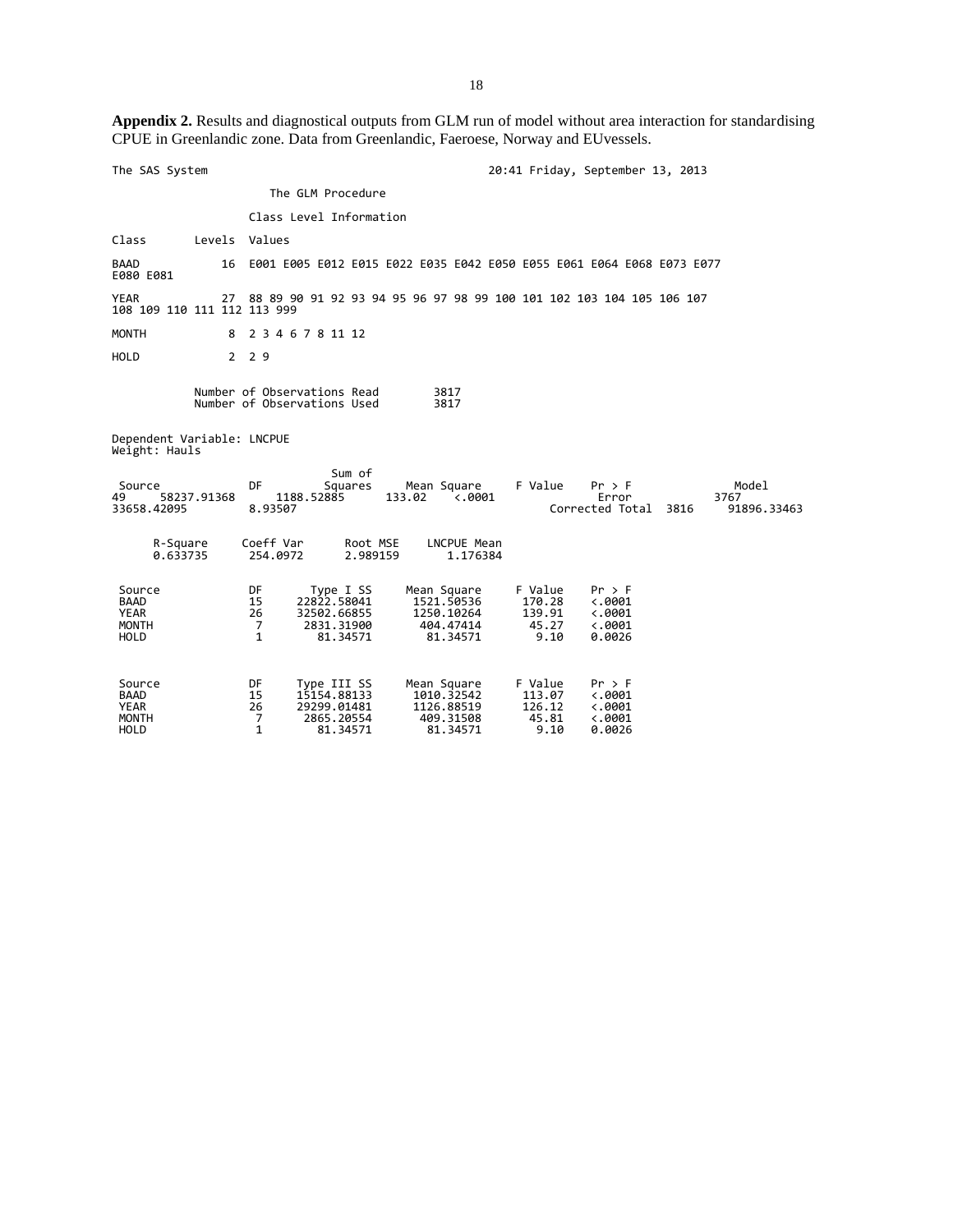| Standard<br>Estimate<br>t Value<br>Pr > Itl<br>Parameter<br>Error<br>2.149991600<br>0.10086175<br>21.32<br><.0001<br>Intercept<br>в<br>-1.991244595<br>E001<br>0.16580550<br>-12.01<br><.0001<br><b>BAAD</b><br>В<br>$-1.581016555$<br>$-15.05$<br>0.10508276<br><b>BAAD</b><br>E005<br>В<br>4.0001<br>-1.458409676<br>-15.06<br><b>BAAD</b><br>E012<br>В<br>0.09681095<br>$\langle .0001$<br>E015<br>-1.335509277<br>0.10192046<br>-13.10<br><b>BAAD</b><br>В<br><.0001<br>E022<br>-1.246389980<br>0.09531900<br>-13.08<br><b>BAAD</b><br>B<br><.0001<br>B<br>-12.15<br><b>BAAD</b><br>E035<br>-1.133834109<br>0.09334739<br>$\langle .0001$<br><b>BAAD</b><br>E042<br>-1.016323281<br>В<br>0.09451265<br>-10.75<br>4.0001<br><b>BAAD</b><br>E050<br>-0.932019790<br>В<br>0.09228048<br>-10.10<br><.0001<br>E055<br>$-0.857743103$<br>B<br>0.09728669<br>$-8.82$<br>$\ddotsc 0001$<br><b>BAAD</b><br>$-7.50$<br>E061<br>$-0.697220858$<br>0.09298240<br><b>BAAD</b><br>В<br>4.0001 |  |
|-------------------------------------------------------------------------------------------------------------------------------------------------------------------------------------------------------------------------------------------------------------------------------------------------------------------------------------------------------------------------------------------------------------------------------------------------------------------------------------------------------------------------------------------------------------------------------------------------------------------------------------------------------------------------------------------------------------------------------------------------------------------------------------------------------------------------------------------------------------------------------------------------------------------------------------------------------------------------------------|--|
|                                                                                                                                                                                                                                                                                                                                                                                                                                                                                                                                                                                                                                                                                                                                                                                                                                                                                                                                                                                     |  |
|                                                                                                                                                                                                                                                                                                                                                                                                                                                                                                                                                                                                                                                                                                                                                                                                                                                                                                                                                                                     |  |
|                                                                                                                                                                                                                                                                                                                                                                                                                                                                                                                                                                                                                                                                                                                                                                                                                                                                                                                                                                                     |  |
|                                                                                                                                                                                                                                                                                                                                                                                                                                                                                                                                                                                                                                                                                                                                                                                                                                                                                                                                                                                     |  |
|                                                                                                                                                                                                                                                                                                                                                                                                                                                                                                                                                                                                                                                                                                                                                                                                                                                                                                                                                                                     |  |
|                                                                                                                                                                                                                                                                                                                                                                                                                                                                                                                                                                                                                                                                                                                                                                                                                                                                                                                                                                                     |  |
|                                                                                                                                                                                                                                                                                                                                                                                                                                                                                                                                                                                                                                                                                                                                                                                                                                                                                                                                                                                     |  |
|                                                                                                                                                                                                                                                                                                                                                                                                                                                                                                                                                                                                                                                                                                                                                                                                                                                                                                                                                                                     |  |
|                                                                                                                                                                                                                                                                                                                                                                                                                                                                                                                                                                                                                                                                                                                                                                                                                                                                                                                                                                                     |  |
|                                                                                                                                                                                                                                                                                                                                                                                                                                                                                                                                                                                                                                                                                                                                                                                                                                                                                                                                                                                     |  |
|                                                                                                                                                                                                                                                                                                                                                                                                                                                                                                                                                                                                                                                                                                                                                                                                                                                                                                                                                                                     |  |
|                                                                                                                                                                                                                                                                                                                                                                                                                                                                                                                                                                                                                                                                                                                                                                                                                                                                                                                                                                                     |  |
| -0.628180430<br>0.10255626<br>$-6.13$<br><b>BAAD</b><br>E064<br>B<br><.0001                                                                                                                                                                                                                                                                                                                                                                                                                                                                                                                                                                                                                                                                                                                                                                                                                                                                                                         |  |
| E068<br>-0.535433203<br>B<br>0.09370031<br>$-5.71$<br>$\overline{\phantom{0}}$ . 9001<br><b>BAAD</b>                                                                                                                                                                                                                                                                                                                                                                                                                                                                                                                                                                                                                                                                                                                                                                                                                                                                                |  |
| $-5.04$<br><b>BAAD</b><br>E073<br>-0.470770550<br>В<br>0.09349327<br><.0001                                                                                                                                                                                                                                                                                                                                                                                                                                                                                                                                                                                                                                                                                                                                                                                                                                                                                                         |  |
| <b>BAAD</b><br>E077<br>-0.369988067<br>В<br>0.09627708<br>-3.84<br>0.0001                                                                                                                                                                                                                                                                                                                                                                                                                                                                                                                                                                                                                                                                                                                                                                                                                                                                                                           |  |
| $-0.255617271$<br><b>BAAD</b><br>E080<br>B<br>0.10766469<br>-2.37<br>0.0176                                                                                                                                                                                                                                                                                                                                                                                                                                                                                                                                                                                                                                                                                                                                                                                                                                                                                                         |  |
| E081<br>0.000000000<br>BAAD<br>в                                                                                                                                                                                                                                                                                                                                                                                                                                                                                                                                                                                                                                                                                                                                                                                                                                                                                                                                                    |  |
| 0.04789494<br>$-0.192353547$<br>-4.02<br>4.0001<br><b>YEAR</b><br>88<br>В                                                                                                                                                                                                                                                                                                                                                                                                                                                                                                                                                                                                                                                                                                                                                                                                                                                                                                           |  |
| <b>YEAR</b><br>89<br>$-0.602034100$<br>0.04732222<br>-12.72<br>В<br>4.0001                                                                                                                                                                                                                                                                                                                                                                                                                                                                                                                                                                                                                                                                                                                                                                                                                                                                                                          |  |
| <b>YEAR</b><br>90<br>$-0.582411605$<br>0.04739514<br>$-12.29$<br>$\overline{\phantom{0}}$ . 0001<br>B                                                                                                                                                                                                                                                                                                                                                                                                                                                                                                                                                                                                                                                                                                                                                                                                                                                                               |  |
| $-0.771144280$<br>B<br>0.04731949<br>-16.30<br><b>YEAR</b><br>91<br><.0001                                                                                                                                                                                                                                                                                                                                                                                                                                                                                                                                                                                                                                                                                                                                                                                                                                                                                                          |  |
| 92<br>-0.990191850<br>0.05219433<br>-18.97<br><b>YEAR</b><br>B<br>4.0001<br>93<br>-19.82<br><b>YEAR</b><br>-1.037181078<br>В<br>0.05233761<br><.0001                                                                                                                                                                                                                                                                                                                                                                                                                                                                                                                                                                                                                                                                                                                                                                                                                                |  |
| 0.05392809<br><b>YEAR</b><br>94<br>0.002163217<br>В<br>0.04<br>0.9680                                                                                                                                                                                                                                                                                                                                                                                                                                                                                                                                                                                                                                                                                                                                                                                                                                                                                                               |  |
| 95<br>0.05372093<br><b>YEAR</b><br>$-0.236425395$<br>-4.40<br>в<br>4.0001                                                                                                                                                                                                                                                                                                                                                                                                                                                                                                                                                                                                                                                                                                                                                                                                                                                                                                           |  |
| <b>YEAR</b><br>96<br>0.016896103<br>0.05512726<br>0.31<br>0.7592<br>В                                                                                                                                                                                                                                                                                                                                                                                                                                                                                                                                                                                                                                                                                                                                                                                                                                                                                                               |  |
| <b>YEAR</b><br>97<br>0.252986517<br>B<br>0.06013674<br>4.21<br>$\langle .0001$                                                                                                                                                                                                                                                                                                                                                                                                                                                                                                                                                                                                                                                                                                                                                                                                                                                                                                      |  |
| 5.15<br><b>YEAR</b><br>98<br>0.340739950<br>0.06614226<br>В<br><.0001                                                                                                                                                                                                                                                                                                                                                                                                                                                                                                                                                                                                                                                                                                                                                                                                                                                                                                               |  |
| 6.30<br><b>YEAR</b><br>99<br>0.464699680<br>B<br>0.07381493<br><.0001                                                                                                                                                                                                                                                                                                                                                                                                                                                                                                                                                                                                                                                                                                                                                                                                                                                                                                               |  |
| 0.443359613<br>0.05842990<br>7.59<br><b>YEAR</b><br>100<br>В<br><.0001                                                                                                                                                                                                                                                                                                                                                                                                                                                                                                                                                                                                                                                                                                                                                                                                                                                                                                              |  |
| <b>YEAR</b><br>0.428132093<br>7.41<br>B<br>0.05778476<br><.0001<br>101                                                                                                                                                                                                                                                                                                                                                                                                                                                                                                                                                                                                                                                                                                                                                                                                                                                                                                              |  |
| <b>YEAR</b><br>0.571576355<br>В<br>0.06291671<br>9.08<br>102<br>4.0001                                                                                                                                                                                                                                                                                                                                                                                                                                                                                                                                                                                                                                                                                                                                                                                                                                                                                                              |  |
| 5.66<br>YEAR<br>0.334600090<br>0.05909024<br>103<br>в<br>4.0001                                                                                                                                                                                                                                                                                                                                                                                                                                                                                                                                                                                                                                                                                                                                                                                                                                                                                                                     |  |
| <b>YEAR</b><br>0.424686243<br>0.06266150<br>6.78<br>$\langle .0001$<br>104<br>В                                                                                                                                                                                                                                                                                                                                                                                                                                                                                                                                                                                                                                                                                                                                                                                                                                                                                                     |  |
| YEAR<br>0.569786354<br>B<br>0.06824272<br>8.35<br>105<br><.0001                                                                                                                                                                                                                                                                                                                                                                                                                                                                                                                                                                                                                                                                                                                                                                                                                                                                                                                     |  |
| 0.489103863<br>0.07490442<br>6.53<br>YEAR<br>106<br>В<br>6.0001                                                                                                                                                                                                                                                                                                                                                                                                                                                                                                                                                                                                                                                                                                                                                                                                                                                                                                                     |  |
| <b>YEAR</b><br>0.362359789<br>107<br>B<br>0.07768533<br>4.66<br><.0001                                                                                                                                                                                                                                                                                                                                                                                                                                                                                                                                                                                                                                                                                                                                                                                                                                                                                                              |  |
| 0.510173590<br>B<br>0.09361840<br><b>YEAR</b><br>108<br>5.45<br><.0001                                                                                                                                                                                                                                                                                                                                                                                                                                                                                                                                                                                                                                                                                                                                                                                                                                                                                                              |  |
| 9.67<br>YEAR<br>109<br>0.862382965<br>0.08914517<br><.0001<br>в                                                                                                                                                                                                                                                                                                                                                                                                                                                                                                                                                                                                                                                                                                                                                                                                                                                                                                                     |  |
| 2.90<br><b>YEAR</b><br>0.228221128<br>0.07875696<br>0.0038<br>110<br>В                                                                                                                                                                                                                                                                                                                                                                                                                                                                                                                                                                                                                                                                                                                                                                                                                                                                                                              |  |
| <b>YEAR</b><br>111<br>0.213265746<br>В<br>0.13646030<br>1.56<br>0.1182                                                                                                                                                                                                                                                                                                                                                                                                                                                                                                                                                                                                                                                                                                                                                                                                                                                                                                              |  |
| <b>YEAR</b><br>112<br>$-0.007071196$<br>$-0.07$<br>0.9472<br>В<br>0.10686893                                                                                                                                                                                                                                                                                                                                                                                                                                                                                                                                                                                                                                                                                                                                                                                                                                                                                                        |  |
| <b>YEAR</b><br>113<br>-0.412868129<br>В<br>0.11510775<br>-3.59<br>0.0003<br>YEAR<br>999<br>0.000000000<br>B                                                                                                                                                                                                                                                                                                                                                                                                                                                                                                                                                                                                                                                                                                                                                                                                                                                                         |  |
| 6.90<br>2<br>0.188882505<br>0.02738380<br>$\langle .0001$<br>MONTH<br>В                                                                                                                                                                                                                                                                                                                                                                                                                                                                                                                                                                                                                                                                                                                                                                                                                                                                                                             |  |
| 3<br>MONTH<br>0.086488919<br>В<br>0.03162272<br>2.74<br>0.0063                                                                                                                                                                                                                                                                                                                                                                                                                                                                                                                                                                                                                                                                                                                                                                                                                                                                                                                      |  |
| 4<br>0.03705757<br>4.17<br>MONTH<br>0.154472756<br>B<br>4.0001                                                                                                                                                                                                                                                                                                                                                                                                                                                                                                                                                                                                                                                                                                                                                                                                                                                                                                                      |  |
| 0.98<br>MONTH<br>6<br>0.039488200<br>0.04038087<br>0.3282<br>в                                                                                                                                                                                                                                                                                                                                                                                                                                                                                                                                                                                                                                                                                                                                                                                                                                                                                                                      |  |
| MONTH<br>7<br>0.403292173<br>В<br>0.06765691<br>5.96<br><.0001                                                                                                                                                                                                                                                                                                                                                                                                                                                                                                                                                                                                                                                                                                                                                                                                                                                                                                                      |  |
| 0.153557058<br>0.05034060<br>3.05<br>MONTH<br>8<br>В<br>0.0023                                                                                                                                                                                                                                                                                                                                                                                                                                                                                                                                                                                                                                                                                                                                                                                                                                                                                                                      |  |
| 11<br>0.03149437<br>$-7.11$<br>$\overline{\phantom{0}}$ . 9001<br><b>MONTH</b><br>-0.224078411<br>В                                                                                                                                                                                                                                                                                                                                                                                                                                                                                                                                                                                                                                                                                                                                                                                                                                                                                 |  |
| 0.000000000<br>MONTH<br>12<br>В                                                                                                                                                                                                                                                                                                                                                                                                                                                                                                                                                                                                                                                                                                                                                                                                                                                                                                                                                     |  |
| $-3.02$<br>2<br>0.03017385<br>0.0026<br><b>HOLD</b><br>-0.091043506<br>в                                                                                                                                                                                                                                                                                                                                                                                                                                                                                                                                                                                                                                                                                                                                                                                                                                                                                                            |  |
| HOLD<br>9<br>0.000000000<br>в                                                                                                                                                                                                                                                                                                                                                                                                                                                                                                                                                                                                                                                                                                                                                                                                                                                                                                                                                       |  |

NOTE: The X'X matrix has been found to be singular, and a generalized inverse was used to solve the normal equations. Terms whose estimates are followed by the letter 'B' are not uniquely estimable.